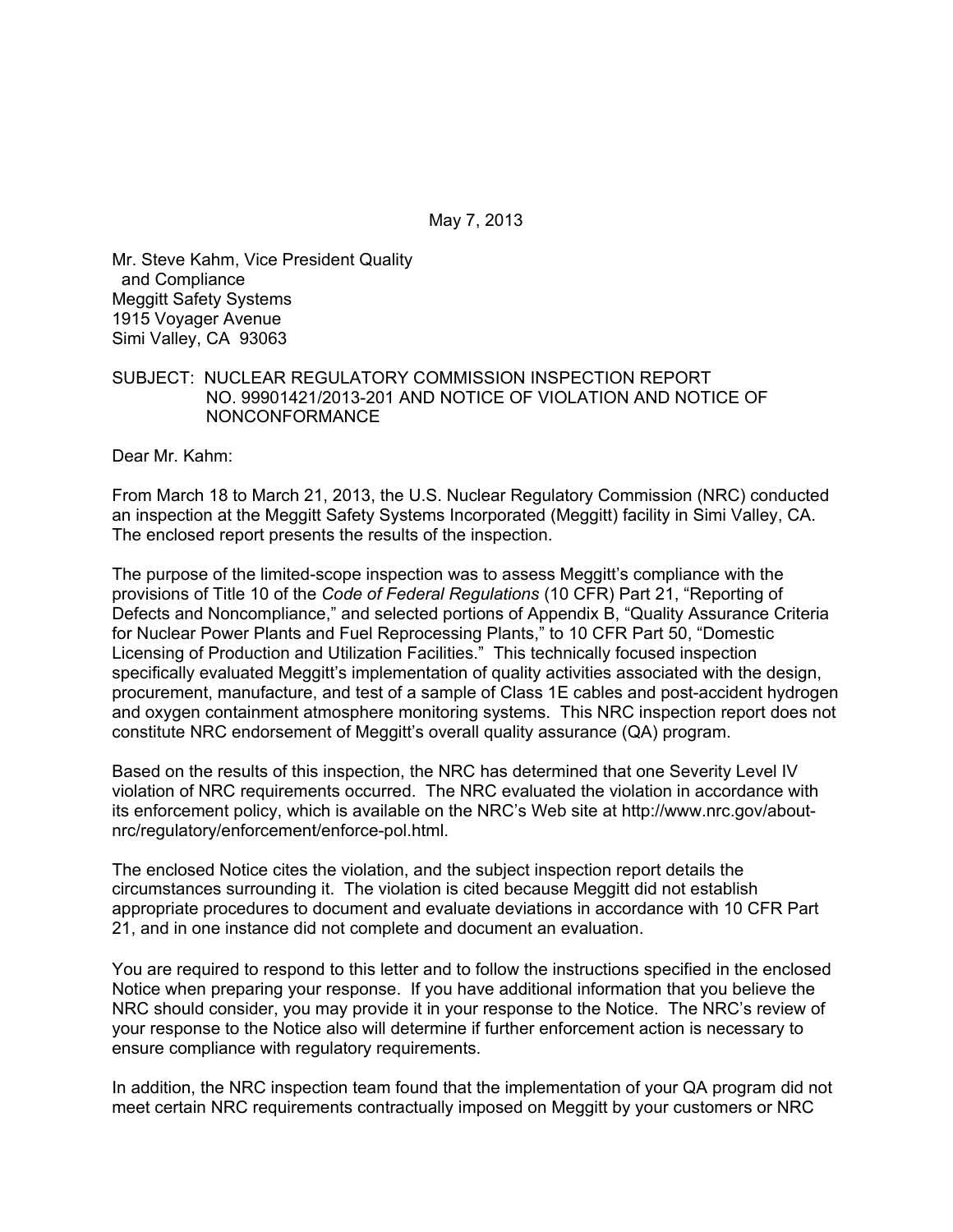#### S. Kahm  $-2$  -

licensees. Specifically, the NRC inspection team determined that Meggitt was not implementing aspects of commercial grade item dedication and welding process programs in a way consistent with regulatory requirements. The enclosures to this letter identify the specific findings and references to the pertinent requirements. In response to the enclosed notice of nonconformance (NON), Meggitt should document the results of the extent of condition review for these findings and determine if there are any effects on other safety-related components.

Please provide a written explanation or statement within 30 days of this letter in accordance with the instructions specified in the enclosed NOV and NON. The NRC will consider extending the response time if you show good cause for the agency to do so.

In accordance with 10 CFR 2.390, "Public Inspections, Exemptions, Requests for Withholding," which is part of the NRC's Rules of Practice, the NRC will make a copy of this letter, its enclosures, and your response available electronically for public inspection in the NRC Public Document Room or from the NRC's document system, Agencywide Documents Access and Management System, accessible from the NRC Web site at http://www.nrc.gov/readingrm/adams.html. To the extent possible, your response should not include any private personal or proprietary information or Safeguards Information so that it can be made available to the public without redaction. If private personal or proprietary information is necessary to provide an acceptable response, please provide a bracketed copy of your response that identifies the information that should be protected and a redacted copy of your response that deletes such information. If you request that such material be withheld from public disclosure, you must specifically identify the portions of your response that you seek to have withheld and provide in detail the bases for your claim (e.g., explain why the disclosure of information will create an unwarranted invasion of personal privacy or provide the information required by 10 CFR 2.390(b) to support a request for withholding confidential commercial or financial information). If Safeguards Information is necessary to provide an acceptable response, please provide the level of protection described in 10 CFR 73.21, "Protection of Safeguards Information: Performance Requirements."

Sincerely,

#### */RA/*

Richard A. Rasmussen, Chief Electrical Vendor Branch Division of Construction Inspection and Operational Programs Office of New Reactors

Docket No.: 99901421

Enclosures:

- 1. Notice of Violation
- 2. Notice of Nonconformance
- 3. Inspection Report 99901421/2013-201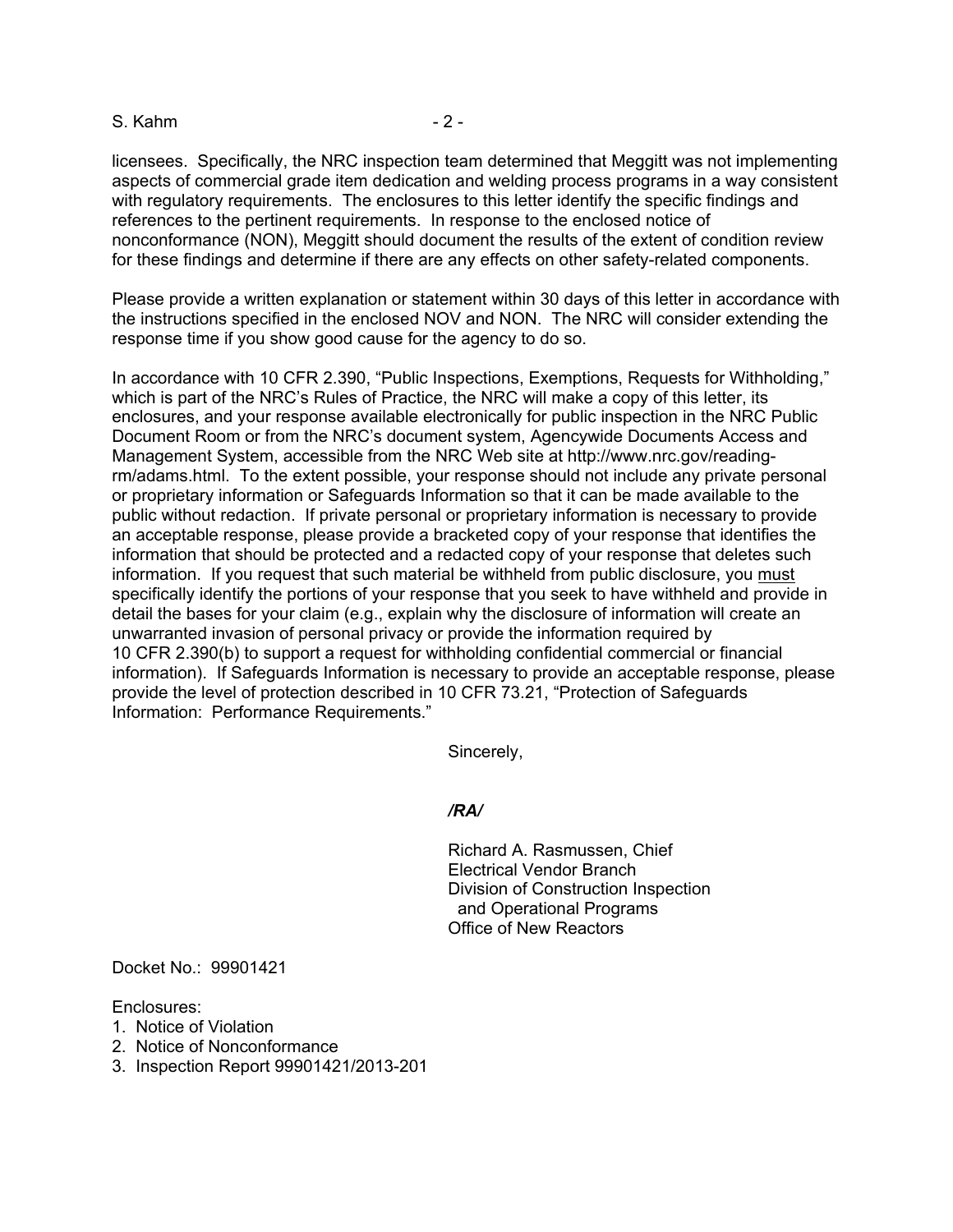S. Kahm - 2 -

licensees. Specifically, the NRC inspection team determined that Meggitt was not implementing aspects of commercial grade item dedication and welding process programs in a way consistent with regulatory requirements. The enclosures to this letter identify the specific findings and references to the pertinent requirements. In response to the enclosed notice of nonconformance (NON), Meggitt should document the results of the extent of condition review for these findings and determine if there are any effects on other safety-related components.

Please provide a written explanation or statement within 30 days of this letter in accordance with the instructions specified in the enclosed NOV and NON. The NRC will consider extending the response time if you show good cause for the agency to do so.

In accordance with 10 CFR 2.390, "Public Inspections, Exemptions, Requests for Withholding," which is part of the NRC's Rules of Practice, the NRC will make a copy of this letter, its enclosures, and your response available electronically for public inspection in the NRC Public Document Room or from the NRC's document system, Agencywide Documents Access and Management System, accessible from the NRC Web site at http://www.nrc.gov/readingrm/adams.html. To the extent possible, your response should not include any private personal or proprietary information or Safeguards Information so that it can be made available to the public without redaction. If private personal or proprietary information is necessary to provide an acceptable response, please provide a bracketed copy of your response that identifies the information that should be protected and a redacted copy of your response that deletes such information. If you request that such material be withheld from public disclosure, you must specifically identify the portions of your response that you seek to have withheld and provide in detail the bases for your claim (e.g., explain why the disclosure of information will create an unwarranted invasion of personal privacy or provide the information required by 10 CFR 2.390(b) to support a request for withholding confidential commercial or financial information). If Safeguards Information is necessary to provide an acceptable response, please provide the level of protection described in 10 CFR 73.21, "Protection of Safeguards Information: Performance Requirements."

Sincerely,

#### */RA/*

Richard A. Rasmussen, Chief Electrical Vendor Branch Division of Construction Inspection and Operational Programs Office of New Reactors

Docket No.: 99901421

Enclosures:

|                          | 1. Notice of Violation                 |               |               |                |  |
|--------------------------|----------------------------------------|---------------|---------------|----------------|--|
|                          | 2. Notice of Nonconformance            |               |               |                |  |
|                          | 3. Inspection Report 99901421/2013-201 |               |               |                |  |
| <b>DISTRIBUTION:</b>     |                                        |               |               |                |  |
| ERoach                   |                                        |               |               |                |  |
|                          | KKavanagh                              |               |               |                |  |
|                          | RidsNroDcip                            |               |               |                |  |
| <b>RidsNroDcipCMVB</b>   |                                        |               |               |                |  |
| RidsNroDcipCEVB          |                                        |               |               |                |  |
| gene.griffis@meggitt.com |                                        |               |               |                |  |
|                          | <b>ADAMS Accession No.: ML1319A278</b> |               |               | <b>NRC-001</b> |  |
| <b>OFFICE</b>            | NRO/DCIP/CEVB                          | NRO/DCIP/CMVB | NRO/DCIP/CEVB | NRO/DCIP/CAEB  |  |
| <b>NAME</b>              | GGalletti                              | EHuang        | JJacobson     | TFrve          |  |
| <b>DATE</b>              | 04/30/2013                             | 04/30/2013    | 04/30/2013    | 05/02/2013     |  |
|                          |                                        |               |               |                |  |

**NAME** GGalletti EHuang JJacobson TFrye **DATE** 04/30/2013 04/30/2013 04/30/2013 05/02/2013 **OFFICE** NRO/DCIP/CEVB **NAME** | RRasmussen **DATE** 05/07/2013

#### **OFFICIAL RECORD COPY**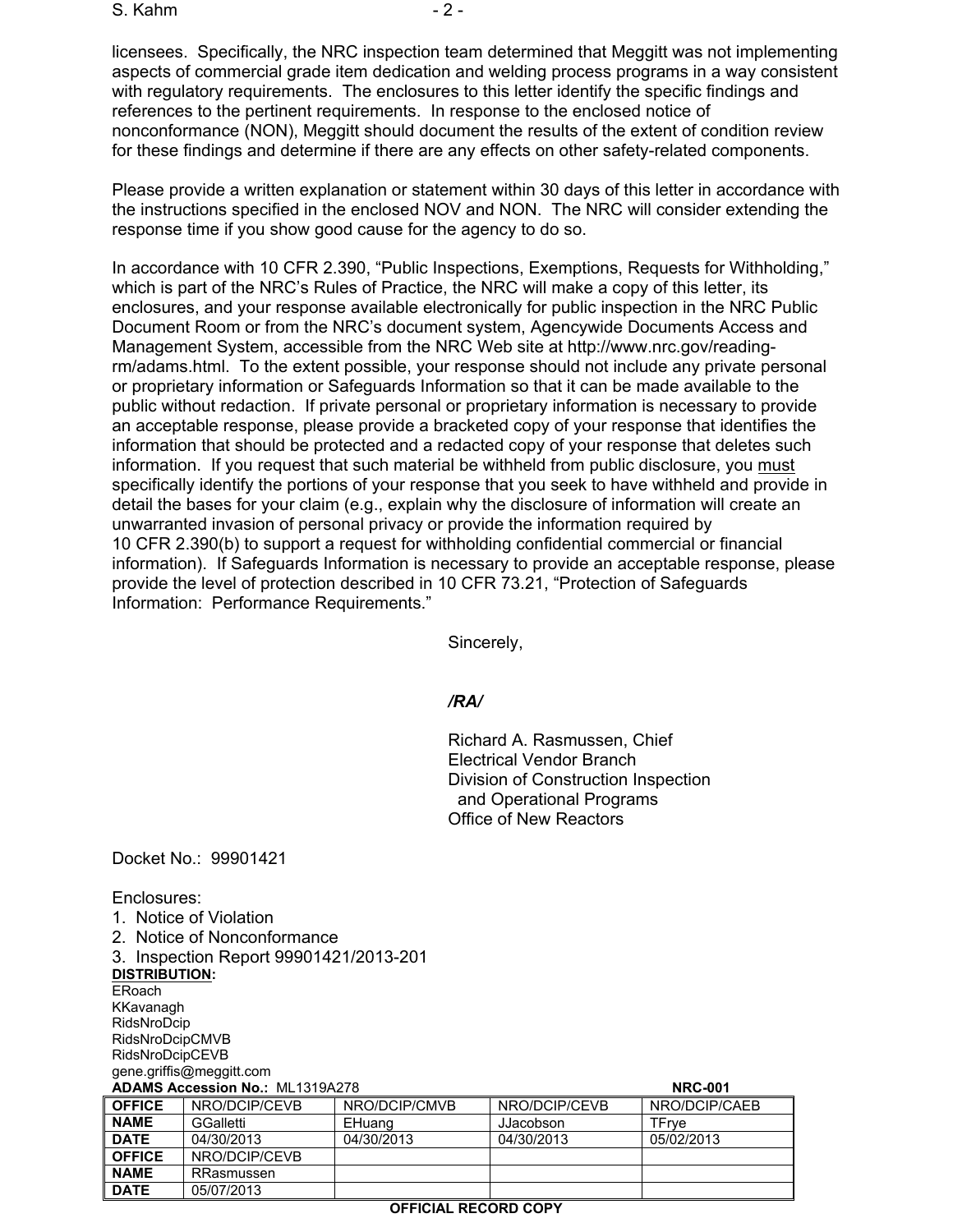# **NOTICE OF VIOLATION**

Simi Valley, CA 93063

Meggitt Safety Systems, Inc. **Docket No.: 99901421** 1915 Voyager Avenue Inspection Report No.: 99901421/2013-201

During a U.S. Nuclear Regulatory Commission (NRC) inspection conducted at the Meggitt Safety Systems, Inc. ("Meggitt"), facility in Simi Valley, CA, on March 18–21, 2013, inspectors identified a violation of NRC requirements. In accordance with the NRC Enforcement Policy, the violation is listed below:

Subsection (a) of Section 21.21, "Notification of Failure to Comply or Existence of a Defect and its Evaluation," of Part 21, "Reporting of Defects and Noncompliance," of Title 10 of the *Code of Federal Regulations* (10 CFR)—abbreviated in full as 10 CFR 21.21(a)—requires, in part, that "Each individual, corporation partnership, or other entity subject to the regulations in this part shall adopt appropriate procedures to  $-$  (a)(1) evaluate deviations and failures to comply to identify defects and failures to comply associated with substantial safety hazards as soon as practicable, and, except as provided in paragraph (a)(2) of this section, in all cases within 60 days of discovery and (a)(2) ensure for deviations which cannot be evaluated within 60 days from discovery of the deviation or failure to comply, an interim report must be prepared and submitted to the commission."

10 CFR 21.51, "Maintenance and Inspection of Records," state, in part, that "Each individual, corporation, partnership, dedicating entity, or other entity subject to the regulations in this part shall prepare and maintain records necessary to accomplish the purposes of this part, specifically -- (1) Retain evaluations of all deviations and failures to comply for a minimum of five years after the date of the evaluation; …"

Contrary to the above, as of March 21, 2013, Meggitt failed to adopt appropriate procedures in accordance with 10 CFR 21.21(a)(1) and 10 CFR 21.21(a)(2) and failed to document and evaluate deviations in accordance with 10 CFR 21.51. Specifically, Meggitt's 10 CFR Part 21 implementing procedure, quality assurance procedure (QAP) 6-009, "10CFR21 Reporting Procedure," revision G, failed to include the following provisions:

1. Evaluate deviations and failures to comply to identify defects and failures to comply associated with substantial safety hazards as soon as practicable, and, except as provided in paragraph (a)(2) of this section, in all cases within 60 days of discovery, in order to identify a reportable defect or failure to comply that could create a substantial safety hazard, were it to remain uncorrected.

2. Ensure that if an evaluation cannot be completed within 60 days from discovery of the deviation or failure to comply, an interim report is prepared and submitted to the Commission through a director or responsible officer or designated person within 60 days of discovery of the deviation or failure to comply.

In addition, Meggitt failed to document and evaluate deviations identified in their corrective action program as required by 10 CFR 21.51. Specifically, CAR 13-007, regarding inspection of commercial grade items, met the criteria established by Meggitt for evaluation for reportablility under 10 CFR Part 21, however, no records were available to confirm that an evaluation had been completed.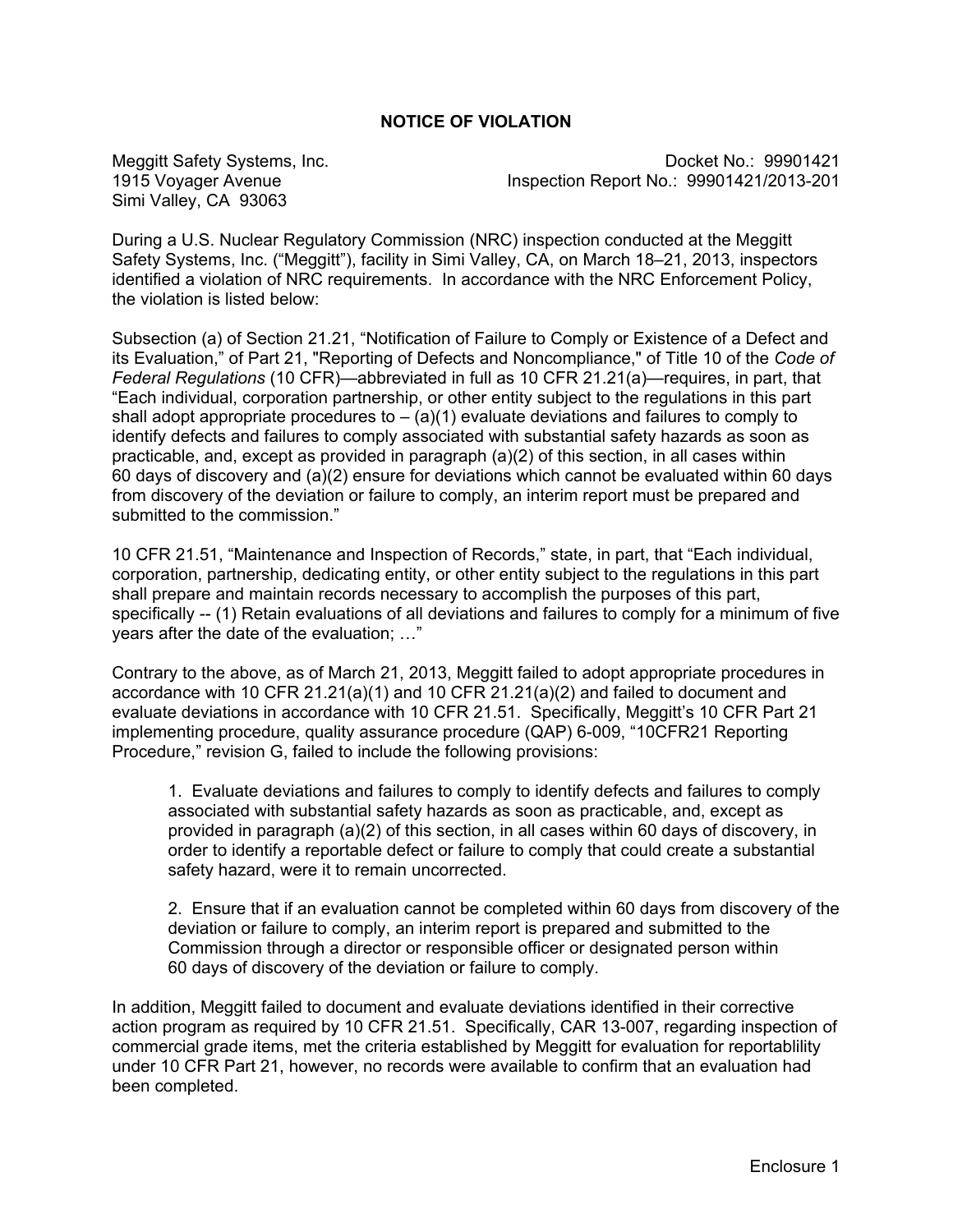These issues have been identified as Violation 99901421/2013-201-01.

This is a Severity Level IV violation (Section 6.9.d of the NRC Enforcement Policy).

Pursuant to the provisions of 10 CFR 2.201, "Notice of Violation," Meggitt is hereby required to submit a written statement or explanation to the U.S. Nuclear Regulatory Commission, ATTN.: Document Control Desk, Washington, DC 20555-001, with a copy to the Chief, Mechanical Vendor Branch, Division of Construction Inspection and Operational Programs, Office of New Reactors, within 30 days of the date of the letter transmitting this Notice of Violation (Notice). This reply should be clearly marked as a "Reply to a Notice of Violation;" and should include for each violation: (1) the reason for the violation, or, if contested, the basis for disputing the violation or severity level, (2) the corrective steps that have been taken and the results achieved, (3) the corrective steps that will be taken, and (4) the date when full compliance will be achieved. Your response may refer to or include previous docketed correspondence if the correspondence adequately addresses the required response. Where good cause is shown, consideration will be given to extending the response time.

If you contest this enforcement action, you also should provide a copy of your response, with the basis for your denial, to the Director, Office of Enforcement, U.S. Nuclear Regulatory Commission, Washington DC 20555-0001.

Because your response will be made available electronically for public inspection in the NRC Public Document Room or from the NRC's Agencywide Documents Access and Management System, accessible from the NRC Web site at http://www.nrc.gov/reading-rm/adams.html, to the extent possible, it should not include any private personal or proprietary information or Safeguards Information so that it can be made available to the public without redaction. If private personal or proprietary information is necessary to provide an acceptable response, then please provide a bracketed copy of your response that identifies the information that should be protected and a redacted copy of your response that deletes such information. If you request withholding of such material, you must specifically identify the portions of your response that you seek to have withheld and provide in detail the bases for your claim of withholding (e.g., explain why the disclosure of information will create an unwarranted invasion of personal privacy or provide the information required by 10 CFR 2.390(b) to support a request for withholding confidential commercial or financial information). If Safeguards Information is necessary to provide an acceptable response, please provide the level of protection described in 10 CFR 73.21, "Protection of Safeguards Information: Performance Requirements."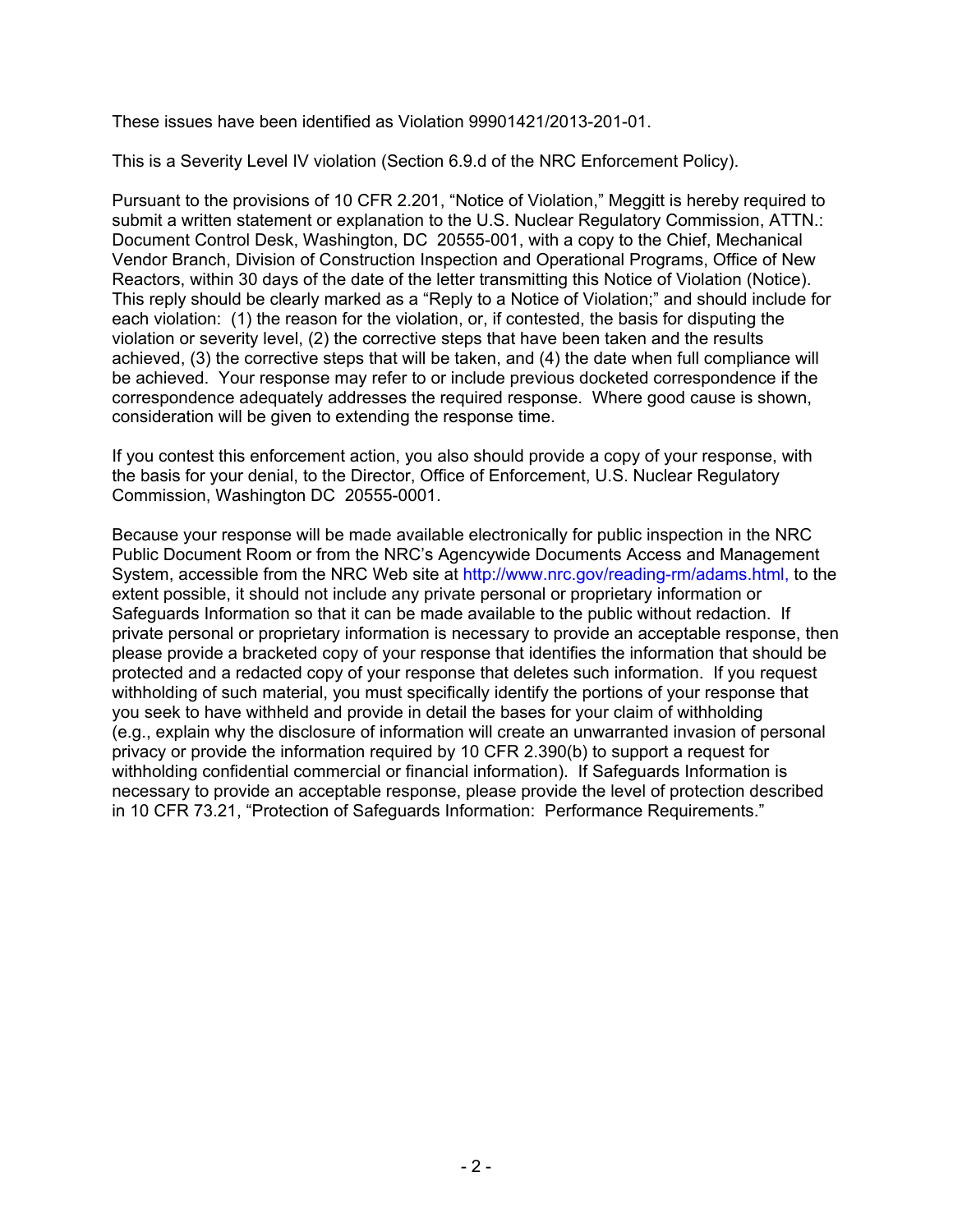# **NOTICE OF NONCONFORMANCE**

Simi Valley, CA 93063

Meggitt Safety Systems, Inc. Docket No.: 99901421 1915 Voyager Avenue Inspection Report No.: 99901421/2013-201

Based on the results of a U.S. Nuclear Regulatory Commission (NRC) inspection conducted at the Meggitt Systems facility in Simi Valley, CA, from March 18 to March 21, 2013, it appears that certain activities were not conducted in accordance with NRC requirements contractually imposed upon Meggitt by its customers or NRC licensees.

A. Criterion III, "Design Control," of Appendix B to Title 10 of the *Code of Federal Regulations* (10 CFR) Part 50, states, in part, that "applicable regulatory requirements and the design basis are correctly translated into specifications, drawings, procedures, and instructions." It also states, in part, that "measures shall be established for the selection and review for suitability of application of materials, parts, equipment, and processes that are essential to the safety-related functions of the structures, systems, and components."

Criterion V, "Instructions, Procedures, and Drawings," of Appendix B, "Quality Assurance Criteria for Nuclear Power Plants and Fuel Reprocessing Plants," 10 CFR Part 50, "Domestic Licensing of Production and Utilization Facilities," states, in part, "Activities affecting quality shall be prescribed by documented instructions, procedures, or drawings, of a type appropriate to the circumstances…."

Meggitt Standard Operating Requirements 101, Revision 5, dated January 20, 2009, states, in part, that "Components and Materials used in Meggitt designed products manufactured in accord with Meggitt Safety Systems Appendix B program shall be reviewed considering both the environmental conditions and performance requirements for which each item may be expected to meet."

Contrary to the above, as of March 20, 2013, Meggitt did not adequately consider both environmental conditions (environmental qualification) and performance requirements (seismic qualification) in establishing the suitability of application of certain safety-related SSCs.

(1) Meggitt Standard Operating Procedure 108, "Commercial Grade Item Dedication (CGI)," Revision 4, dated October 6, 2008 and QAP 5-009, "Commercial Grade Dedication," Revision F, dated January 5, 2009, do not provide sufficient guidance on the need to consider seismic or environmental qualification when identifying a component's critical characteristics. The procedures also lack guidance on what tests should be performed to ensure design changes have not been made that would invalidate the qualification of commercially procured replacement components.

As a result, Meggitt's technical evaluation to establish, in part, suitability of application of replacement parts, regarding 120 VAC replacement relays supplied to AREVA under Purchase Order 1010002025, dated January 18, 2010, did not adequately consider seismic or environmental qualification requirements, and subsequently did not require performance of testing or analysis sufficient to ensure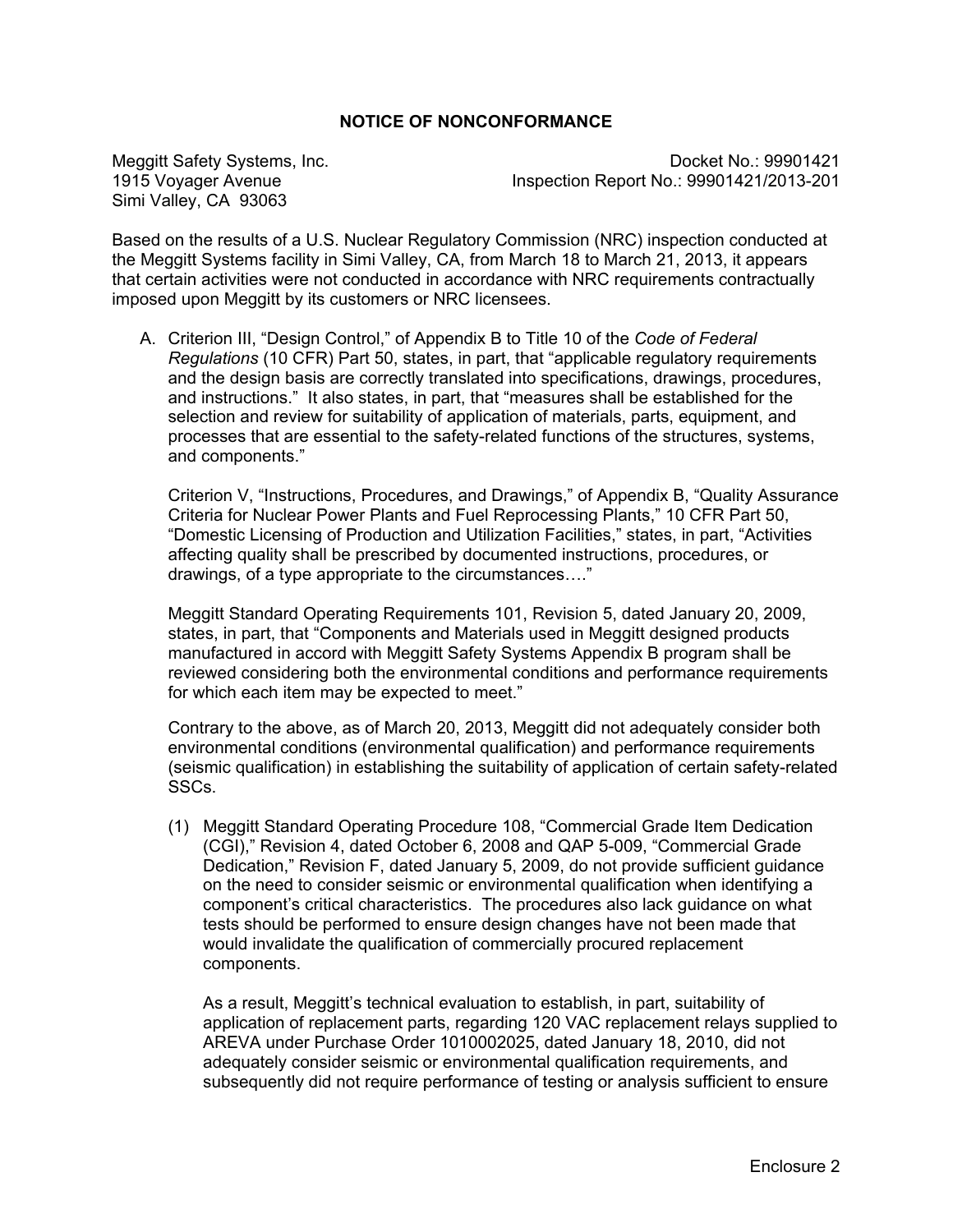that the replacement parts, were identical in form, fit, and function to those that were previously qualified and tested.

(2) Meggitt's Commercial Grade Dedication sheet, "CGD 015" did not provide sufficient guidance on how to measure input power when testing commercial grade relays and the accompanying data sheet did not provide sufficient evidence that all tests had been satisfactorily performed.

These issues have been identified as Nonconformance 99901421/2013-201-02

B. Criterion V. "Instructions, Procedures, and Drawings," of Appendix B to 10 CFR Part 50 states, in part, "Activities affecting quality shall be prescribed by documented instructions, procedures, or drawings, of a type appropriate to the circumstances and shall be accomplished in accordance with these instructions, procedures, or drawings."

Criterion IX, "Control of special Processes," of Appendix B to 10 CFR Part 50 states, in part, "Measures shall be established to assure that special processes, including welding, heat treating, and nondestructive testing, are controlled and accomplished by qualified personnel using qualified procedures…."

Meggitt Procedure MP-378, "Weld Procedure Development, Approval and Control," Revision D, states in part that "all qualification test results shall be reviewed and approved by manufacturing engineering, quality engineering, and production management."

Contrary to the above, as of March 20, 2013, Meggitt did not perform an adequate qualification test evaluation to develop a qualified weld schedule (WS) consistent with the requirements of the welding program and Class 1E cable connector design specifications. In addition, the WS qualification test report had not been adequately reviewed and approved by all of the required engineering disciplines, including manufacturing engineering, as required by MP-378.

Specifically, WS-472, "Butt Weld 304L stainless steel," and the associated weld procedure qualification test record, dated November 23, 2010, failed to adequately document the weld penetration examination results in a way consistent with the requirements of the test and detailed design drawing 133126, "Transition Assembly," revision B, dated August 02, 2010. As a result, the actual weld penetration depths from use of the WS, were inconsistent with the recorded weld qualification test results and detailed design drawing requirements.

This issue has been identified as Nonconformance 99901421/2013-201-03

Please submit a written statement or explanation to the U.S. Nuclear Regulatory Commission, ATTN: Document Control Desk, Washington, DC 20555-0001, with a copy to the Chief, Electrical Vendor Branch, Division of Construction Inspection, and Operational Programs, Office of New Reactors, within 30 days of the date of the letter transmitting this notice of nonconformance. This reply should be clearly marked as a "Reply to a Notice of Nonconformance" and should include for each noncompliance: (1) the reason for the noncompliance or, if contested, the basis for disputing the noncompliance, (2) the corrective steps that have been taken and the results achieved, (3) the corrective steps that will be taken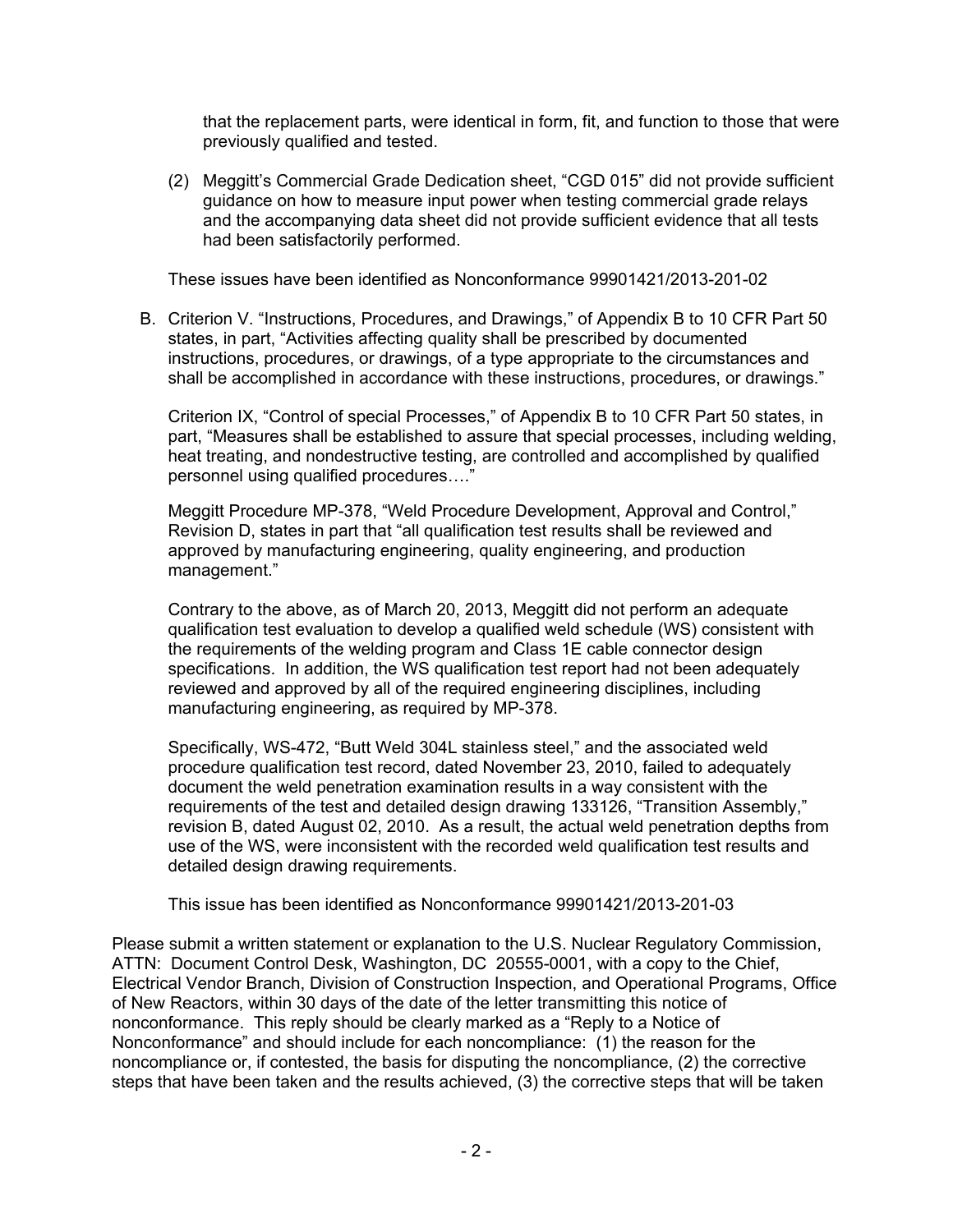to avoid noncompliance, and (4) the date the corrective action will be completed. If you should require more time and can show good cause, the NRC will consider an extended response time.

Because your response will be made available electronically for public inspection in the NRC Public Document Room or from the NRC's Agencywide Documents Access and Management System (accessible from the NRC Web site at http://www.nrc.gov/reading-rm/adams.html), do not include—to the extent possible—any private personal or proprietary information or Safeguards Information so that it can be made available to the public without redaction. If private personal or proprietary information is necessary to provide an acceptable response, please provide a bracketed copy of your response that identifies the information that should be protected and a redacted copy of your response that deletes such information. If you request withholding of such material, you must specifically identify the portions of your response that you seek to have withheld and provide in detail the bases for your claim of withholding (e.g., explain why the disclosure of information will create an unwarranted invasion of personal privacy or provide the information required by 10 CFR 2.390(b) to support a request for withholding confidential commercial or financial information). If Safeguards Information is necessary to provide an acceptable response, please provide the level of protection described in 10 CFR 73.21, "Protection of Safeguards Information: Performance Requirements."

Dated at Rockville, MD, this 7th day of May 2013.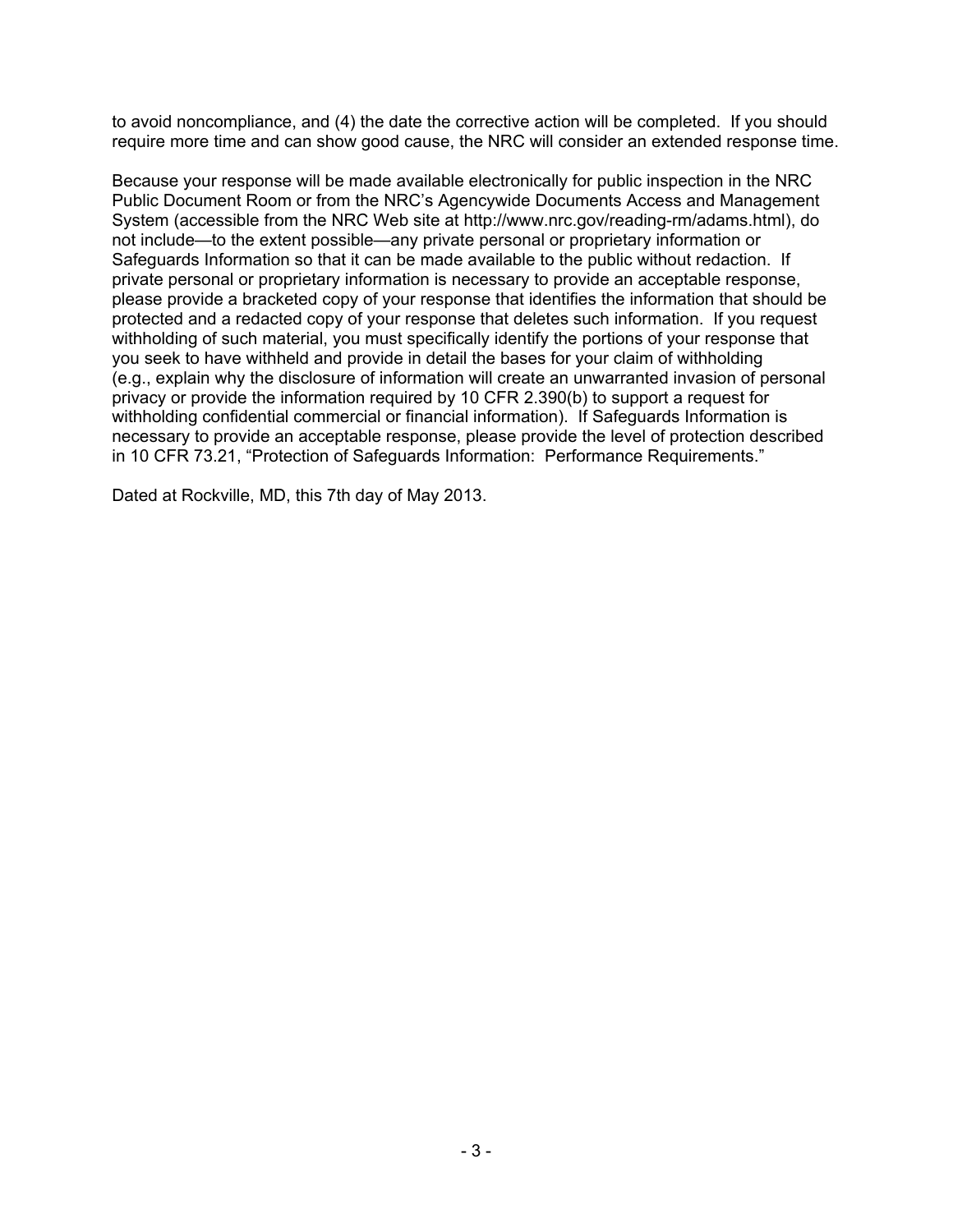#### **U.S. NUCLEAR REGULATORY COMMISSION OFFICE OF NEW REACTORS DIVISION OF CONSTRUCTION INSPECTION AND OPERATIONAL PROGRAMS VENDOR INSPECTION REPORT**

| Docket No.:              | 99901421                                                                                                                                                                                                                                                                                                                                                                            |                                |  |
|--------------------------|-------------------------------------------------------------------------------------------------------------------------------------------------------------------------------------------------------------------------------------------------------------------------------------------------------------------------------------------------------------------------------------|--------------------------------|--|
| Report No.:              | 99901421/2013-201                                                                                                                                                                                                                                                                                                                                                                   |                                |  |
| Vendor:                  | <b>Meggitt Safety Systems</b><br>1915 Voyager Avenue<br>Simi Valley, CA 93063                                                                                                                                                                                                                                                                                                       |                                |  |
| Vendor Contact:          | Mr. Steve Kahm, Vice President Quality & Compliance<br>Steve.kahm@meggitt.com                                                                                                                                                                                                                                                                                                       |                                |  |
| <b>Inspection Dates:</b> | March 18-21, 2013                                                                                                                                                                                                                                                                                                                                                                   |                                |  |
| Background:              | Meggitt Safety Systems is a supplier to the commercial nuclear<br>industry, with its scope of supply including but not limited to:<br>commercial-grade dedication, design, fabrication, assembly, and<br>testing of Class 1E cables and hydrogen and oxygen gas analyzer<br>systems for safety-related applications for both existing and<br>new-construction nuclear power plants. |                                |  |
| Inspection team Leader:  | Greg Galletti                                                                                                                                                                                                                                                                                                                                                                       | NRO/DCIP/CEVB                  |  |
| Inspectors:              | Eugene Huang<br>Jeffrey Jacobson                                                                                                                                                                                                                                                                                                                                                    | NRO/DCIP/CEVB<br>NRO/DCIP/CEVB |  |
| Approved by:             | Richard A. Rasmussen, Chief<br><b>Electrical Vendor Branch</b><br>Division of Construction Inspection<br>and Operational Programs<br><b>Office of New Reactors</b>                                                                                                                                                                                                                  |                                |  |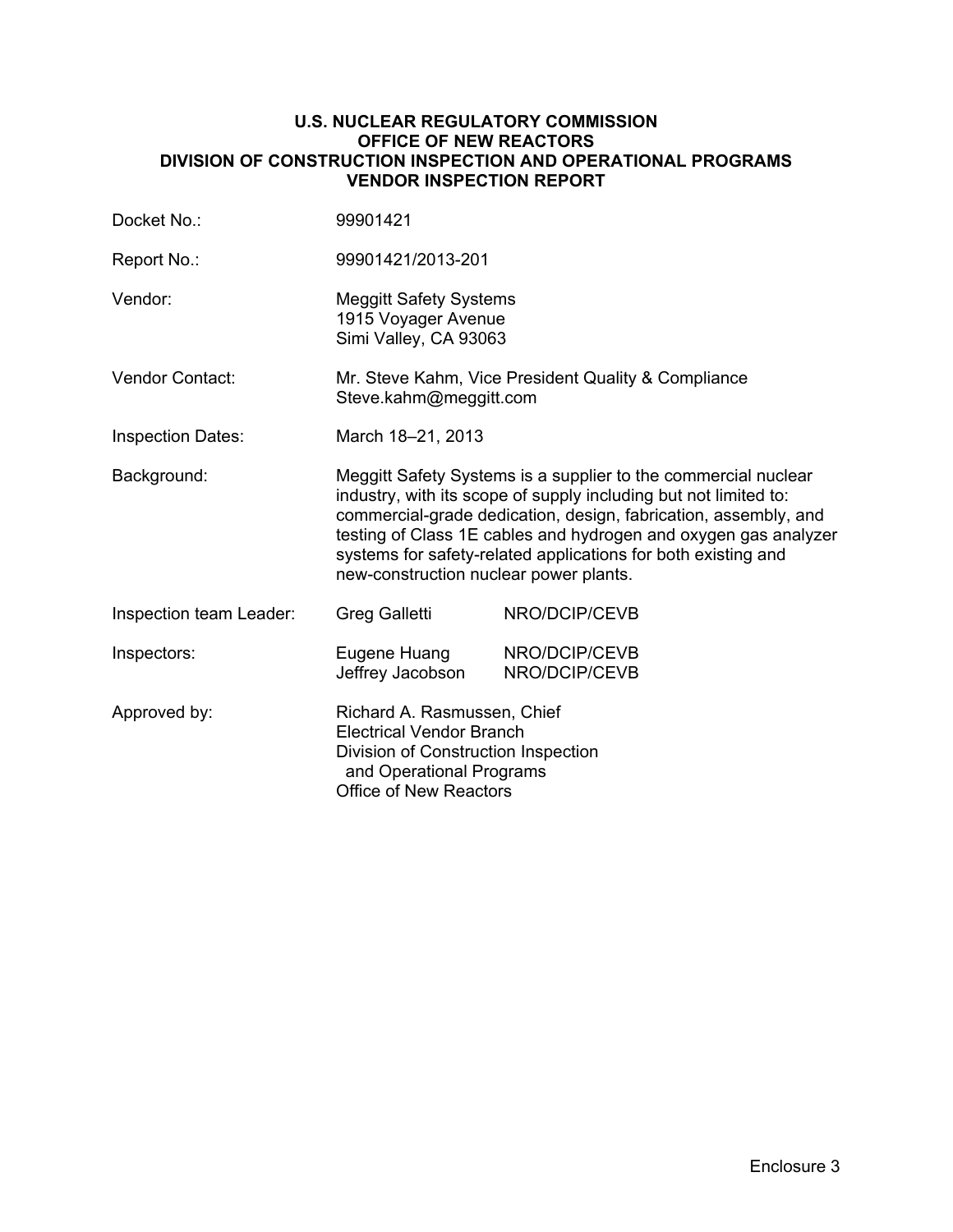# **EXECUTIVE SUMMARY**

#### Meggitt Safety Systems 99901421/2013-201

The U.S. Nuclear Regulatory Commission (NRC) conducted this inspection to verify that Meggitt Safety Systems (Meggitt) implements an adequate quality assurance (QA) program that complies with the requirements of Appendix B, "Quality Assurance Criteria for Nuclear Power Plants and Fuel Reprocessing Plants," to Title 10 of the *Code of Federal Regulations* (10 CFR) Part 50, "Domestic Licensing of Production and Utilization Facilities." This technically focused inspection specifically evaluated Meggitt's implementation of quality activities associated with the design, procurement, manufacture, and test of Class 1E cables and hydrogen/oxygen gas analyzer systems. The NRC identified these product lines because they are representative types of components that are anticipated to be used in new reactor construction and are already in use in the United States operating fleet. The NRC conducted this inspection at Meggitt's manufacturing facility in Simi Valley, California.

The following regulations served as the basis for this NRC inspection:

- Appendix B to 10 CFR Part 50
- 10 CFR Part 21, "Reporting of Defects and Noncompliance"

The inspectors used Inspection Procedures (IPs) 36100,"Inspection of 10 CFR Part 21 and Programs for Reporting Defects and Noncompliance," dated February 13, 2012; 43002, "Routine Inspections of Nuclear Vendors," dated April 25, 2011; and 43004, "Inspection of Commercial-Grade Dedication Programs," dated April 25, 2011, to conduct this inspection.

With the exception of the violation and nonconformances described below, the NRC inspection team concluded that Meggitt is effectively implementing its QA program in support of the design, manufacturing, and testing of the sampled Class 1E cabling and containment gas analyzer system. The results of this inspection are summarized below.

#### 10 CFR Part 21 Program

The inspectors concluded that Meggitt's 10 CFR Part 21 procedure did not meet the requirements of 10 CFR Part 21. The inspectors identified Violation 99901421/2013-201-01 because Meggitt's did not adequately develop a 10 CFR Part 21 procedure to evaluate deviations and, in one instance did not complete and document an evaluation that was identified in its corrective action program.

#### Commercial-Grade Dedication

The NRC inspection team concluded that Meggitt has not established a program that adequately controls Commercial-Grade Dedication (CGD) in accordance with the regulatory requirements of Appendix B to 10 CFR Part 50. Specifically, Meggitt is not effectively implementing its CGD program in a way consistent with the requirements of Criterion III, "Design Control," and Criterion V. "Instructions, Procedures, and Drawings," of Appendix B to 10 CFR Part 50. The NRC inspection team issued Nonconformance 99901421/2013-201-02, to document that Meggitt did not develop an adequate technical evaluation for suitability of application of replacement items and adequate procedures for CGD related to the performance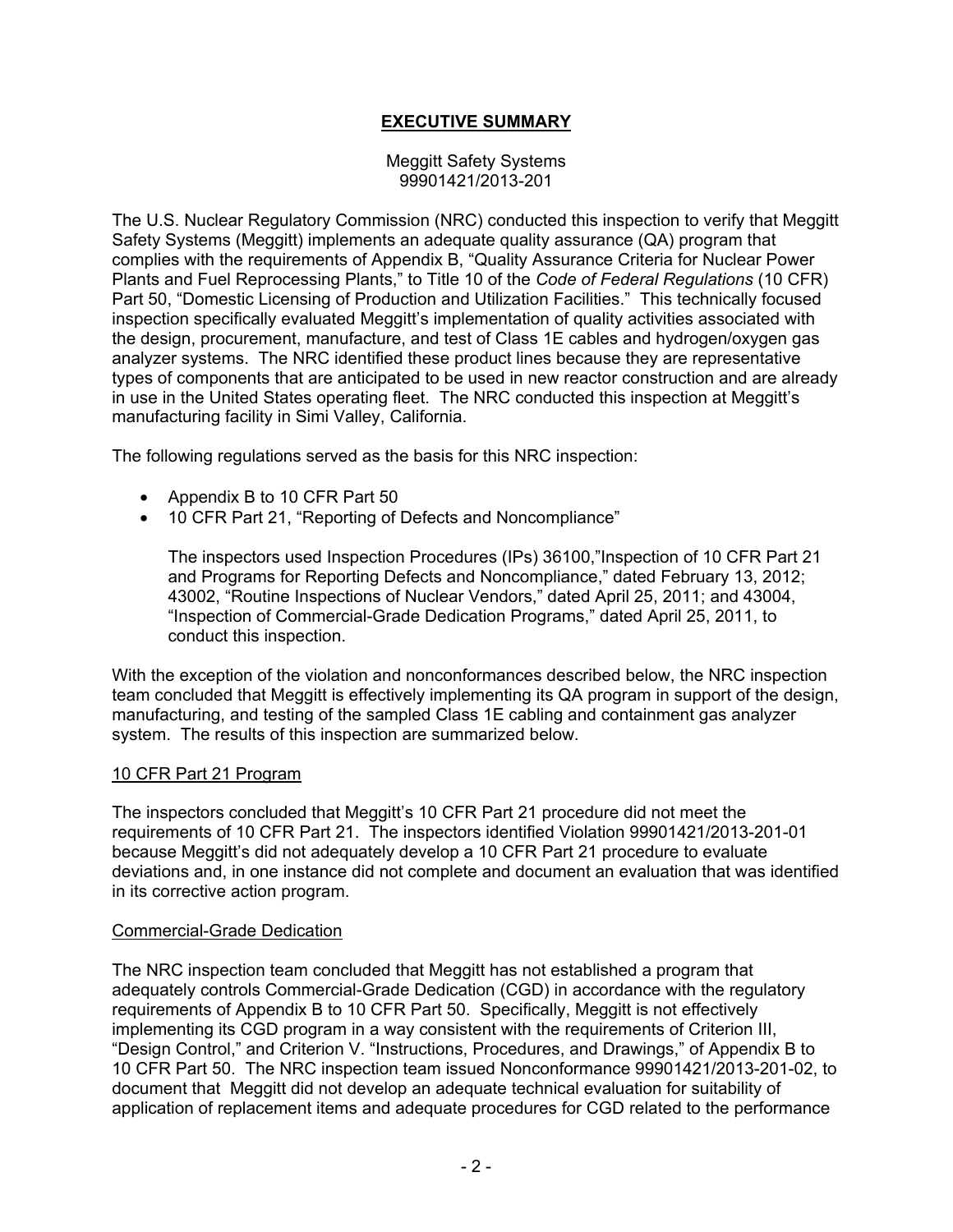of all electrical testing of relays to ensure that all critical characteristics, including seismic qualification are being maintained.

# Design Control

The NRC inspection team concluded that, with the exception of the items identified under commercial grade item dedication, above, Meggitt has established a program that adequately controls design in accordance with the regulatory requirements of Criterion III of Appendix B to 10 CFR Part 50.

# Procurement/Supplier Control Program

The NRC inspection team concluded that Meggitt is implementing its oversight of contracted activities in accordance with the regulatory requirements of Criterion IV, "Procurement Document Control," and Criterion VII, "Control of Purchased Material, Equipment, and Services," of Appendix B to 10 CFR Part 50.

### Special Processes

The NRC inspection team concluded that Meggitt has not established a program that adequately controls special processes in accordance with the regulatory requirements of Criterion III, "Design Control," and Criterion IX, "Control of Special Processes," to Appendix B to 10 CFR Part 50. The NRC inspection team issued Nonconformance 99901421/2013-201-02, to document that Meggitt did not adequately conduct, document, or review a WS qualification test record associated with the development of a weld schedule for a Class 1E cable collar connection.

# Inspection

The NRC inspection team concluded that Meggitt has established a program that adequately controls inspection activities under the regulatory requirements of Criterion X, "Inspection," of Appendix B to 10 CFR Part 50.

#### Test Control

The NRC inspection team concluded that Meggitt has established a program that adequately controls testing under the regulatory requirements of Criterion XI, "Test Control," of Appendix B to 10 CFR Part 50.

#### Nonconformance and Corrective Action Programs

The NRC inspection team concluded that Meggitt has established a program that adequately controls for nonconformance and corrective actions under the regulatory requirements of Criterion XV, "Nonconforming Materials, Parts, or Components," and Criterion XVI, "Corrective Action," of Appendix B to 10 CFR Part 50.

# Measuring and Test Equipment

The NRC inspection team concluded that Meggitt has established a program that adequately controls calibration and use of measurement and test equipment under the regulatory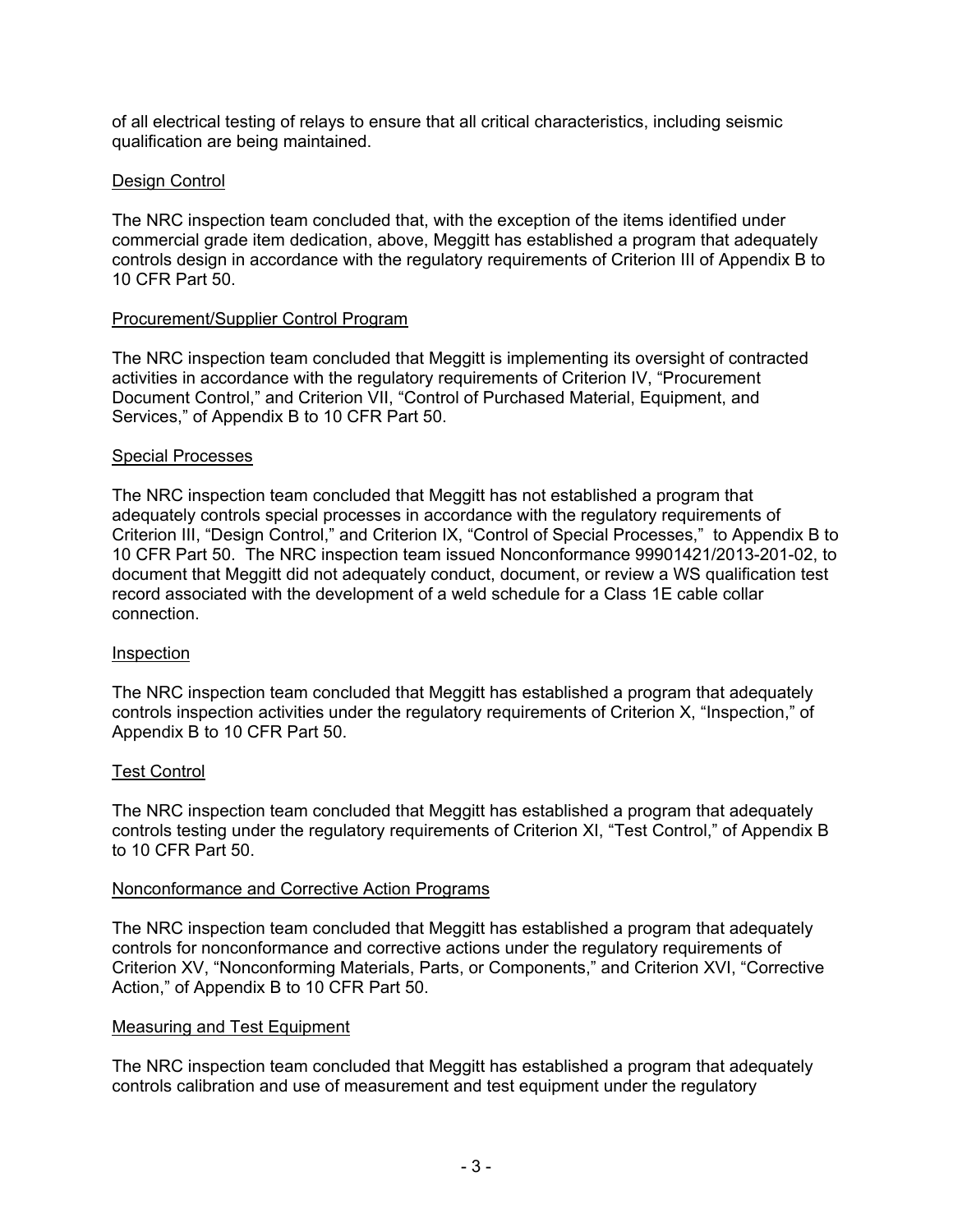requirements of Criterion XII, "Control of Measuring and Test Equipment," of Appendix B to 10 CFR Part 50.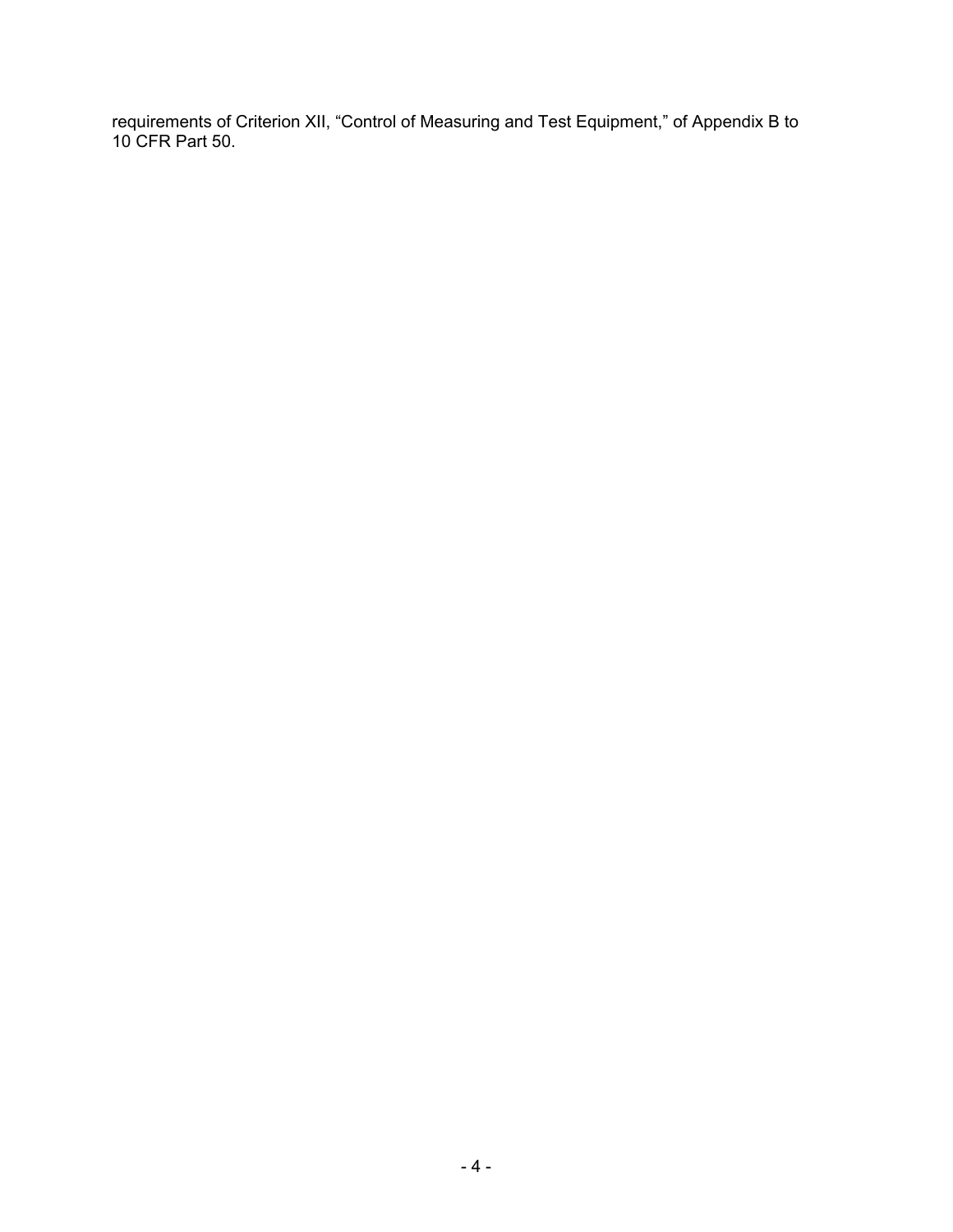# **REPORT DETAILS**

### 1. 10 CFR Part 21 Program

#### a. Inspection Scope

The NRC inspection team reviewed Meggitt's policies and implementing procedures that govern its program under Title 10 of the *Code of Federal Regulations* (10 CFR) Part 21, "Reporting of Defects and Noncompliance," to verify compliance with this regulation. In addition, the NRC inspection team reviewed Meggitt's implementation of 10 CFR 21.21, "Notification of failure to comply or existence of a defect and its evaluation." To verify an adequate link to the 10 CFR Part 21 process, the NRC inspection team also reviewed Meggitt's processes and procedures that govern corrective actions to verify adequate implementation of the regulatory requirements identifying items that cause conditions adverse to quality. Furthermore, the NRC inspection team discussed the 10 CFR Part 21 program with Meggitt management and technical staff. The attachment to this inspection report lists the documents that the NRC inspection team reviewed.

#### b. Observations and Findings

### b.1 10 CFR Part 21 Policies and Procedures

Quality Assurance Procedure (QAP) 6-009, "10CFR21 reporting procedure," Revision G, establishes the requirements for compliance with the regulatory requirements of 10 CFR Part 21. The procedure defines the process for reporting defects; the posting requirements; the responsibilities, timelines, actions for identifying and evaluating deviations and failures to comply; and the records-retention requirements. The inspectors verified that Meggitt's nonconforming items and corrective action programs provided a connection to the 10 CFR Part 21 program. The inspectors reviewed QAP 6-009 and met with Meggitt's quality assurance (QA) manager to discuss the procedure. Based on discussion with the QA manager, the inspectors determined that Meggitt's QAP 6-009 does not address all of the requirements of 10 CFR Part 21.

Regulations in 10 CFR 21.21(a) state, in part, "(1) Evaluate deviations and failures to comply to identify defects and failures to comply associated with substantial safety hazards as soon as practicable, and, except as provided in paragraph (a)(2) of this section, in all cases within 60 days of discovery, in order to identify a reportable defect or failure to comply that could create a substantial safety hazard, were it to remain uncorrected, and (2) Ensure that if an evaluation of an identified deviation or failure to comply potentially associated with a substantial safety hazard cannot be completed within 60 days from discovery of the deviation or failure to comply, an interim report is prepared and submitted to the Commission through a director or responsible officer or designated person as discussed in  $\S 21.21(d)(5)$ . The interim report should describe the deviation or failure to comply that is being evaluated and should also state when the evaluation will be completed. This interim report must be submitted in writing within 60 days of discovery of the deviation or failure to comply."

Contrary to the above, as of March 21, 2013, Meggitt's 10 CFR Part 21 procedure did not include requisite guidance to: (1) evaluate deviations and failures to comply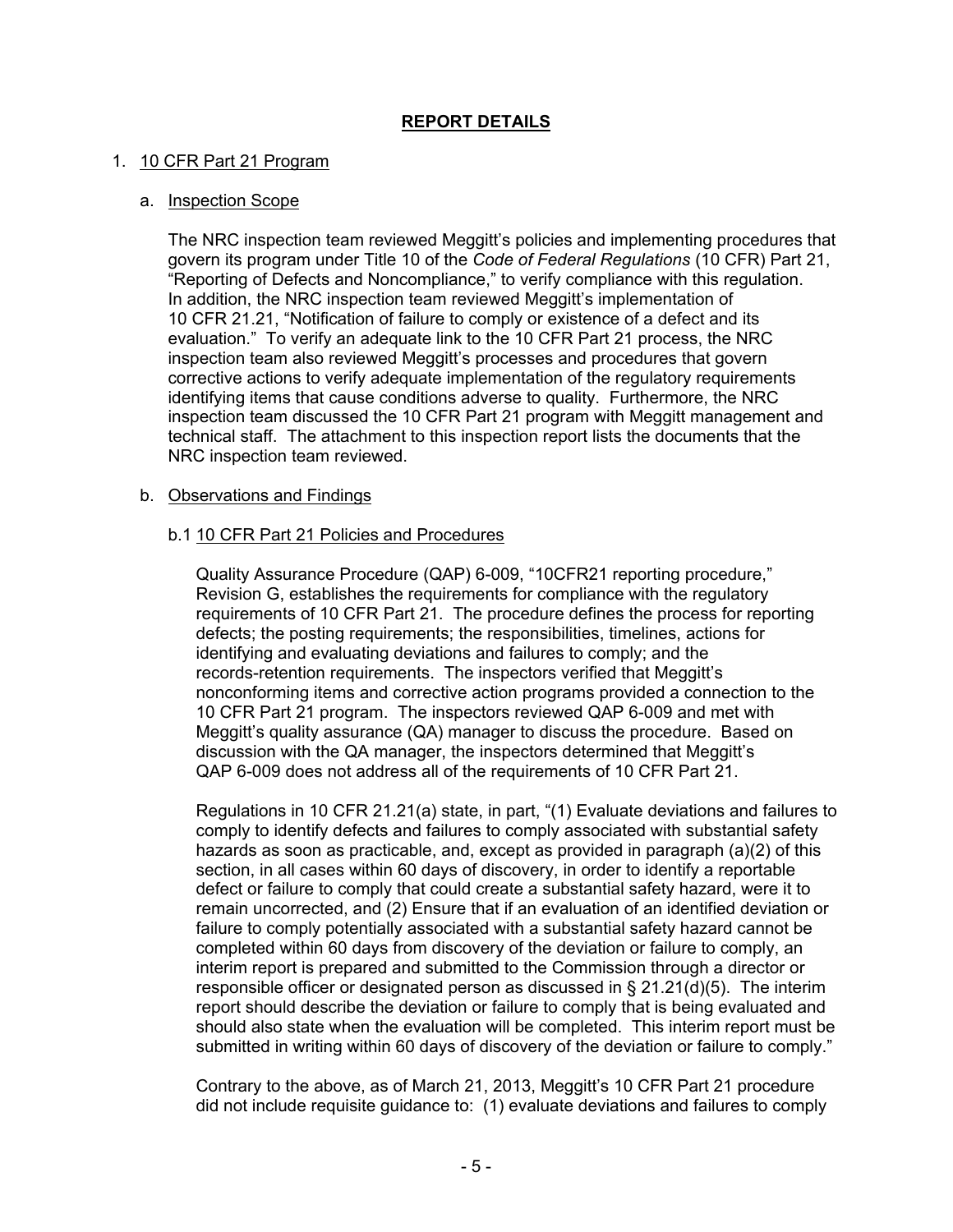within 60 days in accordance with paragraph 21.21(a)(1), or (2) file an interim report in accordance with paragraph  $21.21(a)(2)$  if the evaluation cannot be completed.

The inspectors identified these issues as examples of Violation 99901421/2013-201-01.

### b.2 10 CFR Part 21 Implementation

The NRC inspection team reviewed a sample of applicable nonconformances and six corrective action reports that were available, to verify that Meggitt adequately screened issues for evaluation within the 10 CFR Part 21 program. The inspectors identified one out of the six corrective action reports (CAR), 13-007, which stated, "Process for inspecting commercial-grade dedication items was not followed properly for part number 116A139P14." The CAR referred to applicable purchase orders that had been filled and shipped. The inspectors asked for the details of the part number to understand the potential safety impact of the part that was shipped, but was unable to obtain the information prior to the end of this inspection. As part of Meggitt's corrective action program and evaluation, the part number and potential safety impact should be evaluated.

Regulations in 10 CFR 21.51, "Maintenance and Inspection of Records," state, in part, that "Each individual, corporation, partnership, dedicating entity, or other entity subject to the regulations in this part shall prepare and maintain records necessary to accomplish the purposes of this part, specifically -- (1) Retain evaluations of all deviations and failures to comply for a minimum of five years after the date of the evaluation."

Meggitt's QAP 6-008, "Corrective action procedure – general," Revision O, step 5.1.2.1.2 states, "If the nonconforming part has a nuclear safety related function and the nonconformance is determined to be not reportable under 10 CFR Part 21, Design Engineering shall evaluate and document the justification for why it is not reportable and provide it to the cognizant Quality Engineer for attachment to the CAR."

Contrary to the above, as of March 21, 2013, the inspectors identified that Part 21 applicability was checked off as required by Meggitt's corrective action procedure for CAR 13-007; however, there was no documentation of a Part 21 evaluation performed to evaluate the deviation to ensure that there was no reportable defect or failure to comply that could create a substantial safety hazard, were it to remain uncorrected.

The inspectors identified this issue as an additional example of Violation 99901421/2013-201-01.

# b.3 10 CFR Part 21 Postings

The NRC inspection team reviewed the content of the Meggitt Part 21 postings as well as the location of postings at the Meggitt facility. The NRC inspection team verified that the information required by 10 CFR 21.6, "Posting Requirements," was included on the postings. The NRC inspection team walked down the location and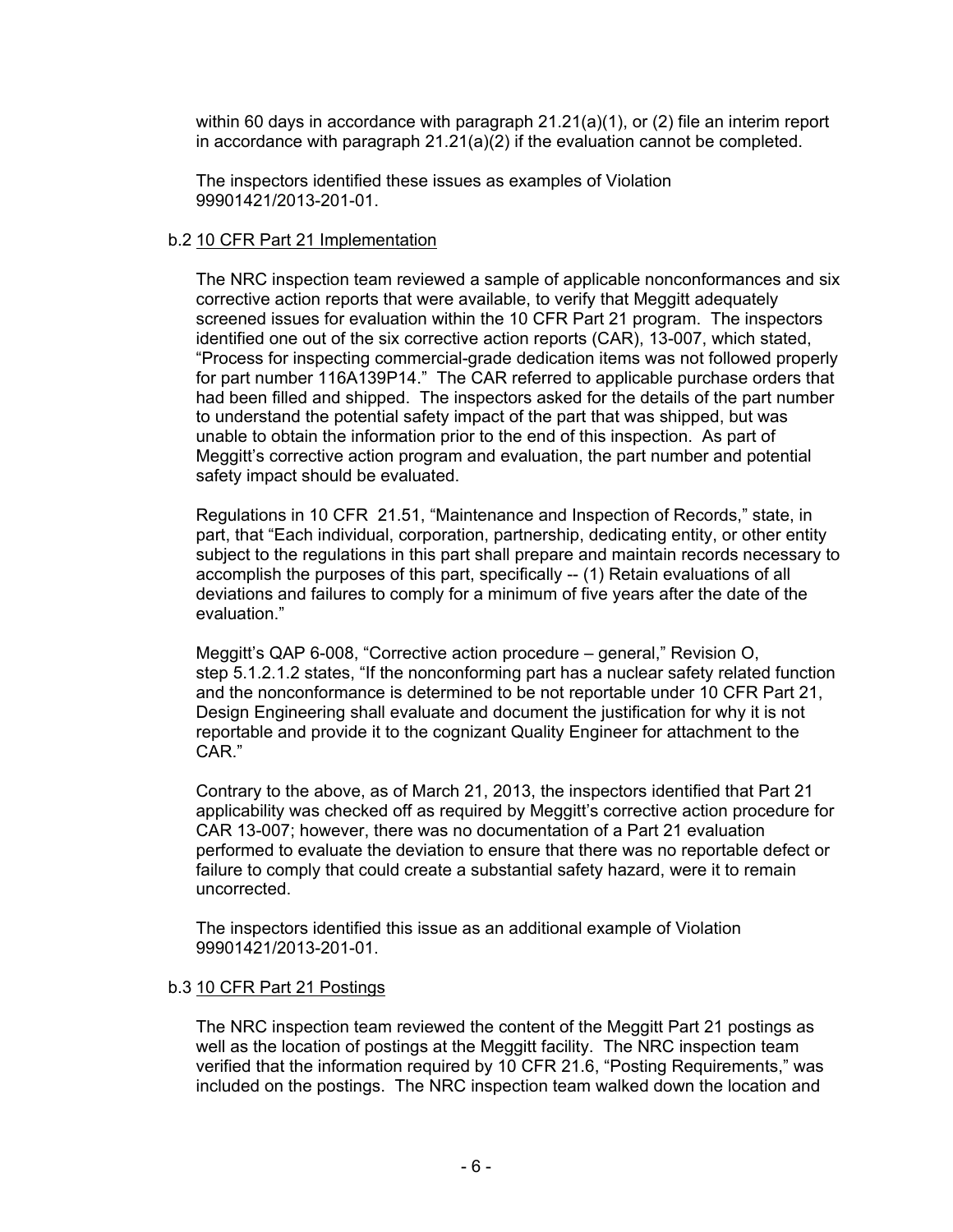also verified that the required documents were posted in conspicuous locations in a way consistent with the intent of 10 CFR 21.6.

# c. Conclusion

The inspectors identified Violation 99901421/2013-201-01 for Meggitt not including the requisite guidance to evaluate deviations and failures to comply within 60 days and to file an interim report if the evaluation cannot be completed within 60 days in its 10 CFR Part 21 procedure, and for an example of Meggitt not documenting an evaluation of deviations and failures to comply as required.

### 2. Commercial-Grade Dedication

### a. Inspection Scope

The NRC inspection team reviewed the processes used by Meggitt to dedicate commercial-grade items (CGI) including parts used in the manufacture of hydrogen analyzer systems and in the supply of safety-related replacement parts. The NRC inspection team reviewed Meggitt Standard Operating Procedure 108, "Commercial Grade Item Dedication (CGI)," Revision 4, dated October 6, 2008, and QAP 5-009, "Commercial Grade Dedication," Revision F, dated January 5, 2009.

The NRC inspection team also reviewed Purchase Order (PO) 1010002025, dated January 18, 2010, from AREVA to Meggitt for five 120-VAC relays. The PO required the relays be certified as being seismically qualified to Meggitt Qualification Report PA 83-9027764-008. The PO also required that Meggitt "extend the applicable AREVA NP Inc. 10CFR50 Appendix B and NQA-1 requirements to all lower tier sub-suppliers." The NRC inspection team reviewed Meggitt PO 42075, dated July 14, 2009, to Newark IN One (an electronics parts distributor) for 15 of these relays, as well as the associated receipt inspection and testing data.

# b. Observations and Findings

# Dedication of Hydrogen Analyzer Replacement Parts

The NRC inspection team determined that upon receipt of the AREVA PO referenced above, Meggitt procured the relays from a commercial sub-supplier, Newark IN One. While the Meggitt commercial grade dedication(CGD) procedures reviewed provided basic requirements for performing a CGD, the procedures did not provide any guidance on how to dedicate items that were originally subjected to environmental or seismic qualification and are now being procured from commercial-grade sub-suppliers and supplied as replacements items. As a result, Meggitt's technical evaluation to establish, in part, suitability of application of replacement parts, regarding the AREVA PO, did not adequately consider seismic or environmental qualification requirements, and subsequently did not require performance of testing or analysis sufficient to ensure that the replacement parts, were identical in form, fit, and function to those that were previously qualified and tested.

The NRC inspection team reviewed Meggitt's CGD sheet CGD 015, Revision K, for the subject K10P relays. Among the tests performed on each production relay as part of the dedication process were tests for coil resistance, contact resistance, input power, and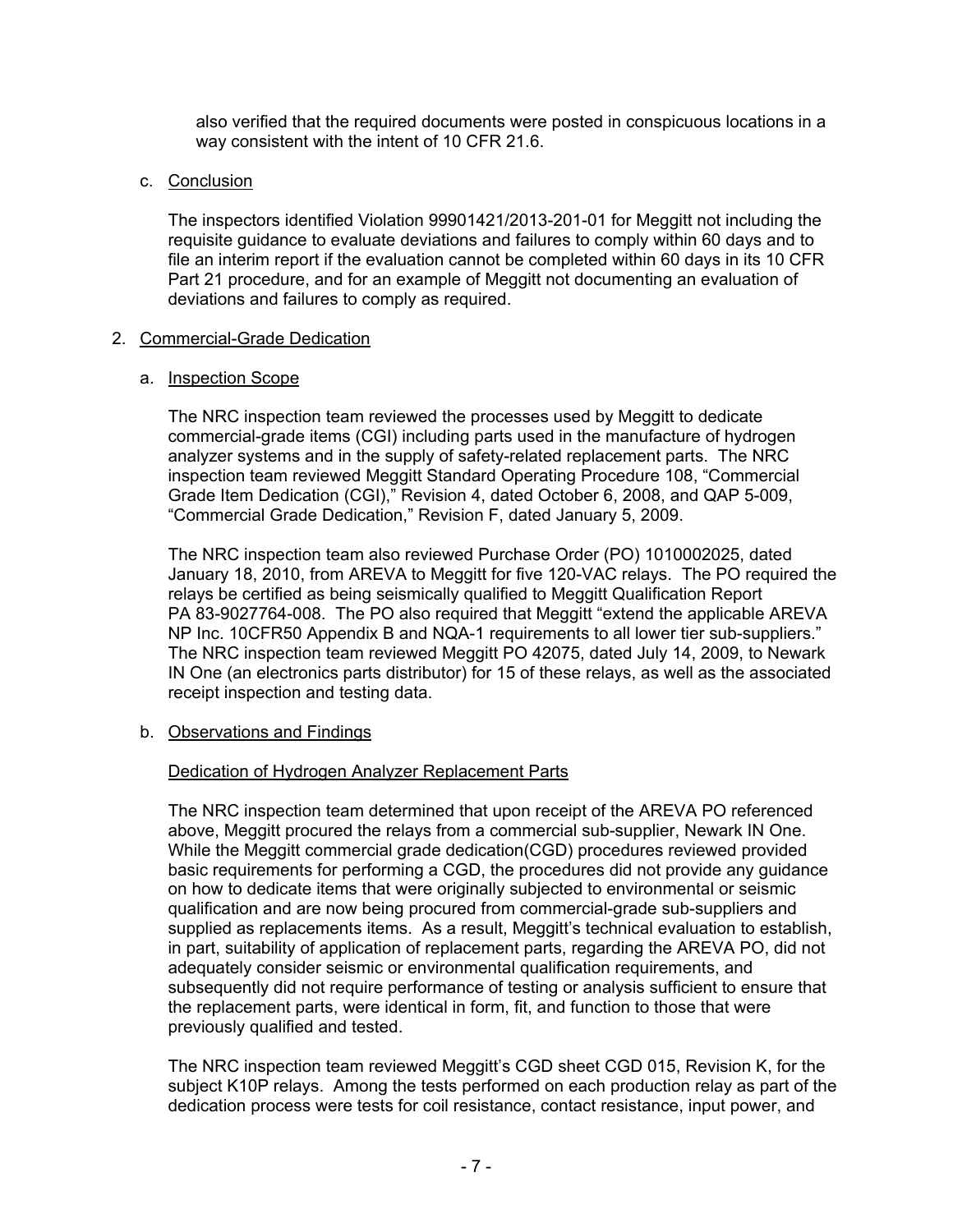insulation resistance. The NRC inspection team identified that the data sheets used to document the CGD activities were lacking sufficient detail to determine that the testing had actually been accomplished. The NRC inspection team noted that the relays being dedicated were not given individual serial numbers by Meggitt and that the only test data recorded was a single signoff saying that all relays passed all tests. Furthermore, the test procedure referred to for performing the input power check, Standard Test Procedure STP-5535, "Single Function Electrical Components," dated August 27, 1993, did not provide guidance on how to measure input power, or under what specific applied voltage ranges the input power measurement should be taken.

The NRC inspection team identified these deficiencies in the testing procedures as an example of Nonconformance 99901421/2013-201-02.

The NRC inspection team identified that originally, similar relays were subjected to seismic testing as part of a qualification program for the hydrogen gas analyzers. Because Meggitt purchases these relays as a commercial-grade item from parts distributors and does not perform audits or surveillance at the relay's original equipment manufacturer, Meggitt has not maintained design control for this product. Furthermore, the NRC inspection team determined that the electrical functional tests referred to above do not provide sufficient assurance that there have been no design changes made to the relays that could invalidate their seismic qualification. The NRC inspection team noted that industry guidance for the types of electrical tests that could be performed on relays that might be sufficient for establishing similarity to previously qualified devices is contained in Electric Power Research Institute TR-112579, "Critical Characteristics for Acceptance of Seismically Sensitive Items," September 2000.

In response to the NRC inspection team's concerns, Meggitt provided a summary of five separate qualification testing reports that have been performed since 1982, for various pieces of its equipment, all of which were stated as having contained the subject relays. The inspection team concluded that while the qualification reports along with the electrical functional tests performed on each relay provide some level of assurance that no design changes have been made that would invalidate the relay's seismic qualification, Meggitt has not established a program on an ongoing basis to ensure that the qualification of subsequently supplied relays would remain valid.

This issue is identified as an example of Nonconformance 99901421/2013-201-02.

Lastly, the NRC inspection team identified that, because the relays supplied by Meggitt to AREVA were procured from a commercial-grade supplier and "dedicated," it did not pass down nuclear quality requirements to its sub-supplier, as was required by the AREVA PO. The NRC inspection team considered this to be a minor issue because, in terms of procurement methods, CGD can be used as an acceptable alternative to buying an item as safety-related if the dedication process is properly performed. Meggitt stated that it would clarify the PO requirements with its customer.

#### c. Conclusion

The NRC inspection team determined that Meggitt has not established a program that adequately controls CGD in accordance with the regulatory requirements of Appendix B to 10 CFR Part 50. Specifically, Meggitt is not effectively implementing its CGD program in a way consistent with the requirements of Criterion III, "Design Control," and Criterion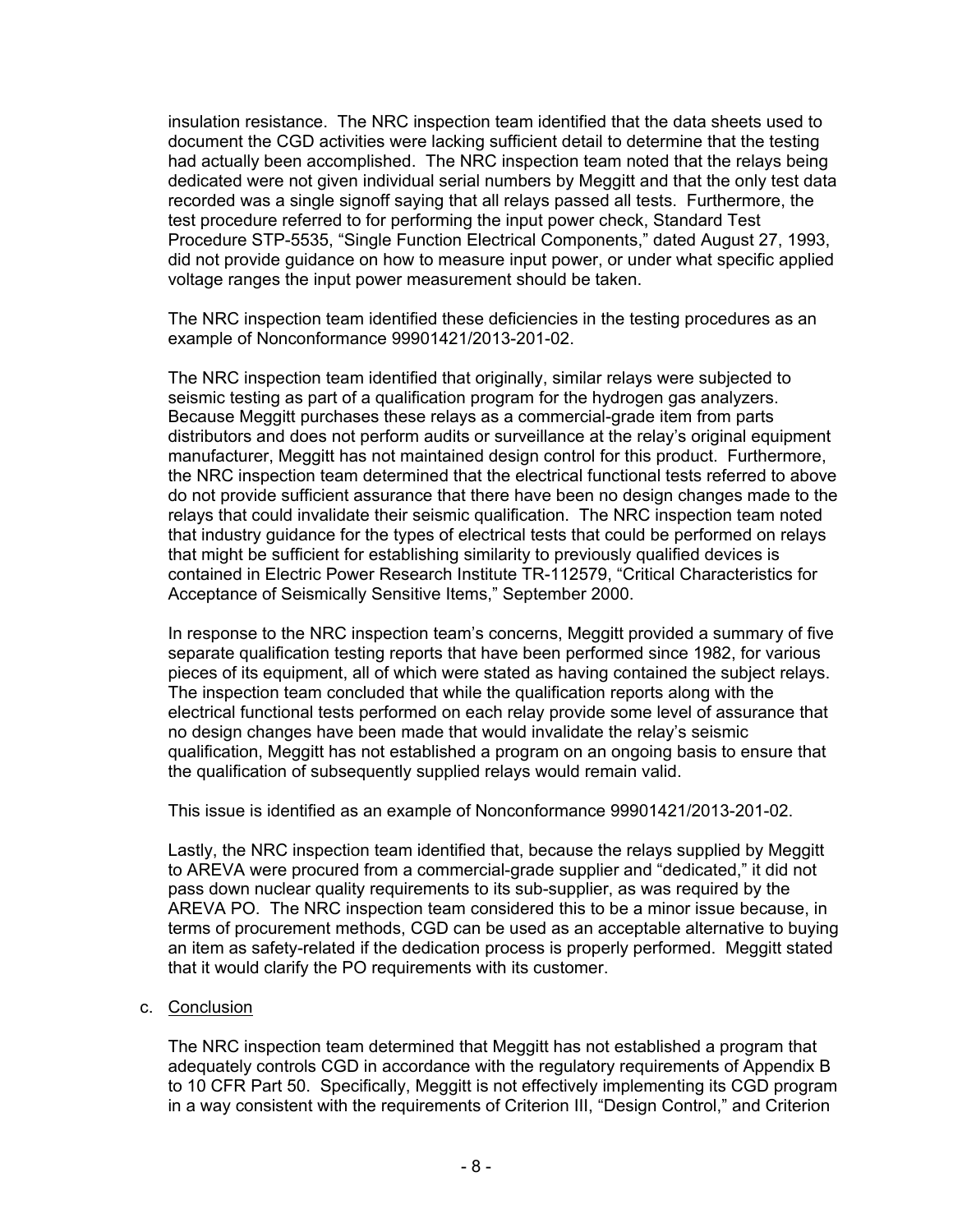V. "Instructions, Procedures, and Drawings," of Appendix B to 10 CFR Part 50. The NRC inspection team issued Nonconformance 99901421/2013-201-02, to document that Meggitt did not develop an adequate technical evaluation for replacement parts and failed to develop adequate procedures for CGD related to the performance of all electrical testing of relays to ensure that all critical characteristics, including seismic qualification are being maintained.

## 3. Design Control

### a. Inspection Scope

The NRC inspection team reviewed the design control program, related procedures, a sample of design documents related to Class 1E cabling and the containment gas analyzer system, and interviewed related engineering personnel to determine if Meggitt's design control program conform with the regulatory requirements of Criterion III, "Design Control," of Appendix B to 10 CFR Part 50.

In addition, the team reviewed Meggitt ER 03-126, "Summary Report 1E Qualification Testing of the Electrical Connectors and Silicon Insulated Cable Meggitt Safety Systems," Revision A, dated May 26, 2011, to verify that the vendor was maintaining adequate design control with respect to the results from the initial qualification testing of the Class 1E cabling.

### b. Observations and Findings

The team identified that the summary report covered a wide range of cable types and mating connectors supplied by Meggitt, including high-voltage/low-current, thermocouple extension, logic, and power cables. Types of testing included radiation, thermal and vibration aging, seismic, steam, and chemical spray; the testing was performed to Institute of Electrical and Electronics Engineers (IEEE) 323-1983, IEEE 344-1975, and IEEE 383-1974.

The NRC inspection team evaluated a sample of attributes associated with the Class 1E cable designs, and noted that one important attribute is to ensure that sufficient strain relief provided in the connector assembly to allow for thermal expansion and contraction of the cable conductor leads. The team verified that this attribute was appropriately controlled through the manufacturing process.

The NRC Inspection team reviewed Westinghouse 00000-FEA-6102, "Design and Fabrication Specification for Mineral Insulated Cable Assemblies without Integral Reference Junctions," Revision 08, and verified that performance and design requirements were adequately translated into Meggitt design drawings and test procedures. The NRC inspection team reviewed Meggitt test plans and confirmed that test data requirements were consistent with the design specification.

The NRC inspection team also confirmed, through limited observation of fabrication activities in process, that inspection and fabrication activities, including item cleanliness, and design and material requirements were adequately translated into the work plans for the items reviewed.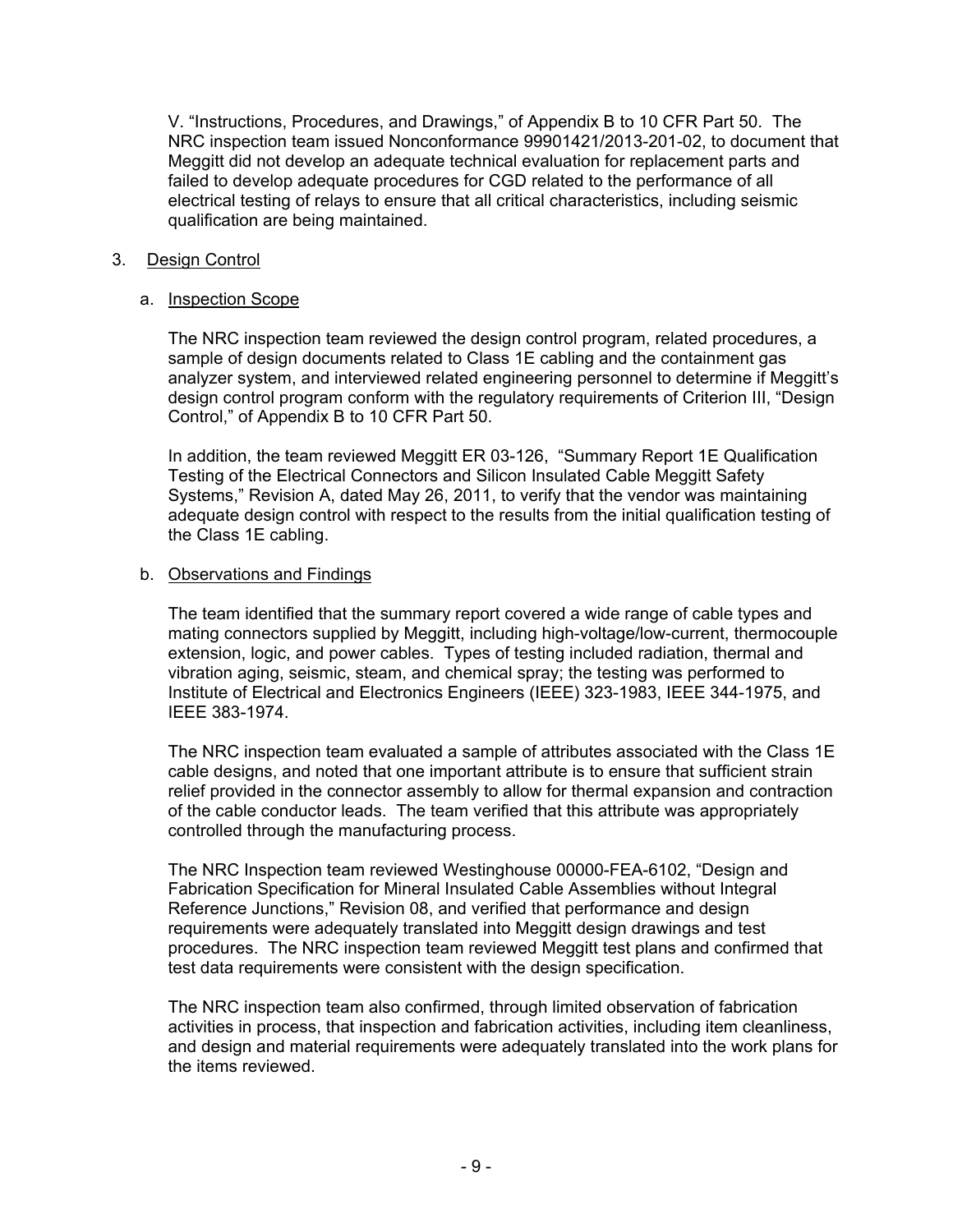# c. Conclusion

The NRC inspection team determined that, with the exception of the items identified under commercial grade item dedication, in Section 2, above, Meggitt has established a program that adequately controls design in accordance with the regulatory requirements of Criterion III of Appendix B to 10 CFR Part 50. Based on the limited sample of Meggitt design-relevant documentation reviewed and interviews with Meggitt staff, the inspectors determined that Meggitt is effectively implementing its design control program. The NRC inspection team identified no findings of significance.

# 4. Procurement/Supplier Control

# a. Inspection Scope

The NRC inspection team reviewed procurement and supplier-related procedures, reviewed a sample of purchasing records, and interviewed related personnel to determine if Meggitt procurement and supplier controls were in compliance with the regulatory requirements of Criterion IV, "Procurement Document Control," and Criterion VII, "Control of Purchased Material, Equipment, and Services," of Appendix B to 10 CFR Part 50. The inspectors also selected a sample of POs, associated approved supplier list entries, and other related Meggitt documents for evaluation.

# b. Observations and Findings

Meggitt procedure QAP 4-001, "Procurement Control," Revision T, describes the processes and controls established to ensure that purchased items and services meet applicable technical and quality requirements. QAP 4-003, "Approved suppliers list," Revision U, and QAP 4-005, "Supplier evaluation," Revision G, detail the Meggitt procurement processes and qualification of approved suppliers. As required by these procedures, suppliers were evaluated during procurement and applicable commercial-grade surveys were performed by Meggitt. The inspectors used a sample of POs and commercial-grade surveys to verify that Meggitt's implementation of the procurement/supplier control program was being followed.

# c. Conclusions

The NRC inspection team determined that Meggitt has established a program that adequately controls procurement activities, including supplier oversight, in accordance with the regulatory requirements of Criteria IV and VII of Appendix B to 10 CFR Part 50. Based on the limited sample of documents reviewed, the inspectors determined that Meggitt is effectively implementing its procurement and supplier control programs. The NRC inspection team identified no findings of significance.

# 4. Special Processes

# a. Inspection Scope

The NRC inspection team reviewed special process control procedures, reviewed a sample of welding records, and observed in-process welding activities to determine if Meggitt's special process controls complied with the regulatory requirements of Criterion IX, "Control of Special Processes," of Appendix B to 10 CFR Part 50.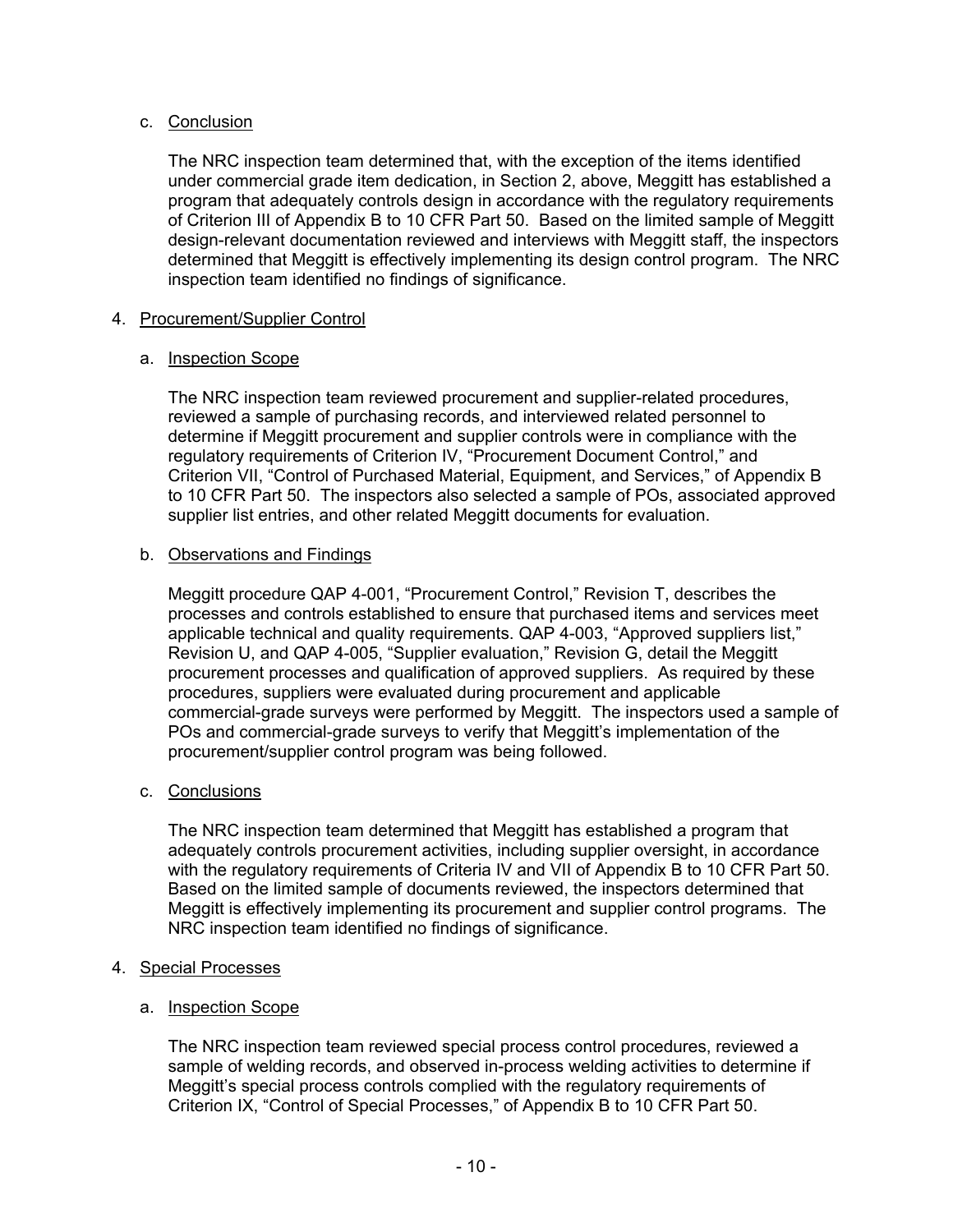#### b. Observations and Findings

The NRC inspection team observed the control of special processes in accordance with Meggitt's requirements by interviewing welding personnel and observing in-process welding of Class 1E cabling conductors and connectors. The inspectors verified that the welders were using the appropriate welding procedures and individual job welding schedules (WS), were cognizant of the prerequisite setup requirements, and had established setup conditions (amperage, voltage, deposition rate, and pre-heat conditions) consistent with requirements. The inspectors verified that all measurement equipment, such as thermal measurement devices, were within current calibration schedule and capable of measuring within the required temperature range.

The team reviewed WS development procedure MP-378, "Weld Procedure Development, Approval and Control," Revision D, which applies to the preparation, qualification, release and control of weld schedules. Section 5.0, "weld procedure qualification and approval," requires preparation of a minimum of three samples for each weld that are then subject to visual examination, helium leak-rate testing (LRT), and microscopic weld penetration examination to verify adequacy of the WS. Additionally, the procedure requires all qualification test results be reviewed and approved by manufacturing engineering, quality engineering, and production management.

The NRC inspection team reviewed Meggitt's weld schedule WS-472, "Butt Weld 304L Stainless Steel," and the associated WS qualification test record, "TIG BUTT type weld on 304L Stainless Collar," dated November 23, 2010, to confirm that Meggitt personnel were adequately developing their WS. The team confirmed that three sample welds were evaluated to establish adequate penetration, and each was subjected to visual examination, helium LRT, and microscopic weld penetration examination to verify adequacy of the WS in accordance with the requirements of MP-378.

However, the NRC inspection team noted that the WS qualification test record required a weld penetration within the range of 0.020"–0.030", but the actual test value range documented in the test record was between 0.030" and 0.035". The NRC inspection team questioned this discrepancy, and further noted that both the required weld penetration range and the recorded test results were inconsistent with the design drawing for the Class 1E cable assembly, which indicated a weld penetration depth of 0.030" (Drawing 133126, "2/1 Transition Assembly," Revision B, dated August 2, 2010).

During the course of the inspection, all three samples were re-measured, and all samples had a weld penetration in excess of 0.040", which was considerably above the maximum of the required range of the WS qualification test record as well as the design drawing. The NRC inspectors discussed these observations with the vendor's technical staff and raised the potential concern that the use of a weld schedule that resulted in a weld penetration significantly greater than or less than design parameters could negatively effect the cable integrity. As a result, this could lead to the introduction of excessive heat and increasing the overall heat affected zone of the connector and internal parts, or adversely if below the minimum weld penetration requirement, could lead to a weld with inadequate integrity. In addition, the NRC inspection team noted that the WS qualification test report had not been adequately reviewed and approved by all of the required engineering disciplines, including manufacturing engineering, as required by MP-378. In response to the concerns raised by the NRC inspection team, the vendor issued CAR No. INT 13-024, dated March 21, 2013, to document the issues pertaining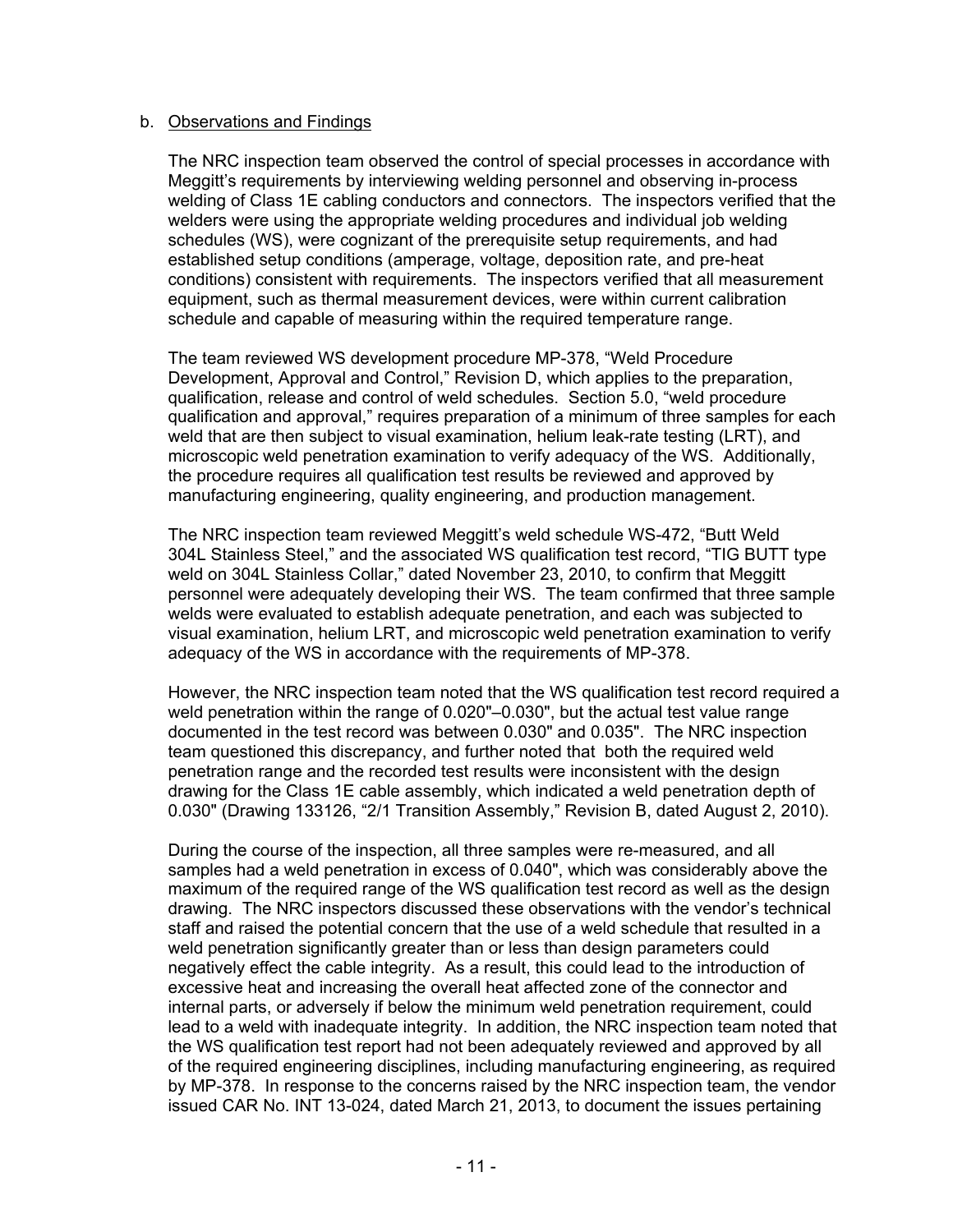to the weld penetration measurement discrepancies and lack of adequate qualification test review and approval. In addition, the vendor was requested to evaluate the extent of condition for other WS developed.

This issue is identified as Nonconformance 99901421/2013-201-03.

c. Conclusions

The NRC inspection team concluded that Meggitt has not established a program that adequately controls special processes in accordance with the regulatory requirements of Criterion III, "Design Control," and Criterion IX, "Control of Special Processes," to Appendix B to 10 CFR Part 50. The NRC inspection team issued Nonconformance 99901421/2013-201-02, to document that Meggitt did not conduct and document and adequate WS qualification test record associated with the development of a weld schedule for a Class 1E cable collar connection.

### 5. Inspection

### a. Inspection Scope

The NRC inspection team reviewed inspection policies and procedures to determine if Meggitt's controls were in compliance with the regulatory requirements of Criterion X, "Inspection," of Appendix B to 10 CFR Part 50. In addition, the inspectors discussed the inspection program with Meggitt inspection personnel responsible for implementation, reviewed documented results of final inspections, and observed inspections performed as part of the ongoing nuclear-related fabrication activities, including receipt, in-process, and final inspections, to verify inspection program implementation.

# b. Observations and Findings

# Receiving

The NRC inspection team evaluated QAP 5-001, "Receiving inspection of Purchased Parts and Materials," Revision AA, which describes the process for performance of receiving activities at Meggitt, including: receipt of incoming shipments; performance of initial review of package documentation to verify the purchase was consistent with PO information; review for obvious shipping damage; and verification of the quality of the items received. The procedure also documents the process for creating the included material review report (deviations and anomalies), receiving inspection acceptance tag, and incoming inspection record.

The NRC inspection team verified (through observation) the receipt of several items, associated with WO 392986, "Cable Thermocouples," dated August 22, 2012, including: wool quartz,  $SiO<sub>2</sub>$  powder, stainless-steel 304L tubing, and thermocouple conductor wire material. The inspectors also reviewed a sample of incoming material and item receipt packages and verified that each contained applicable certificates of conformance from the manufacturer regarding material chemical and mechanical analysis. In addition, the team reviewed the receipt inspection material evaluation report to confirm adequate identification of test or inspection requirements in accordance with the procedure. These test or inspection requirements include review of packaging documentation, confirmation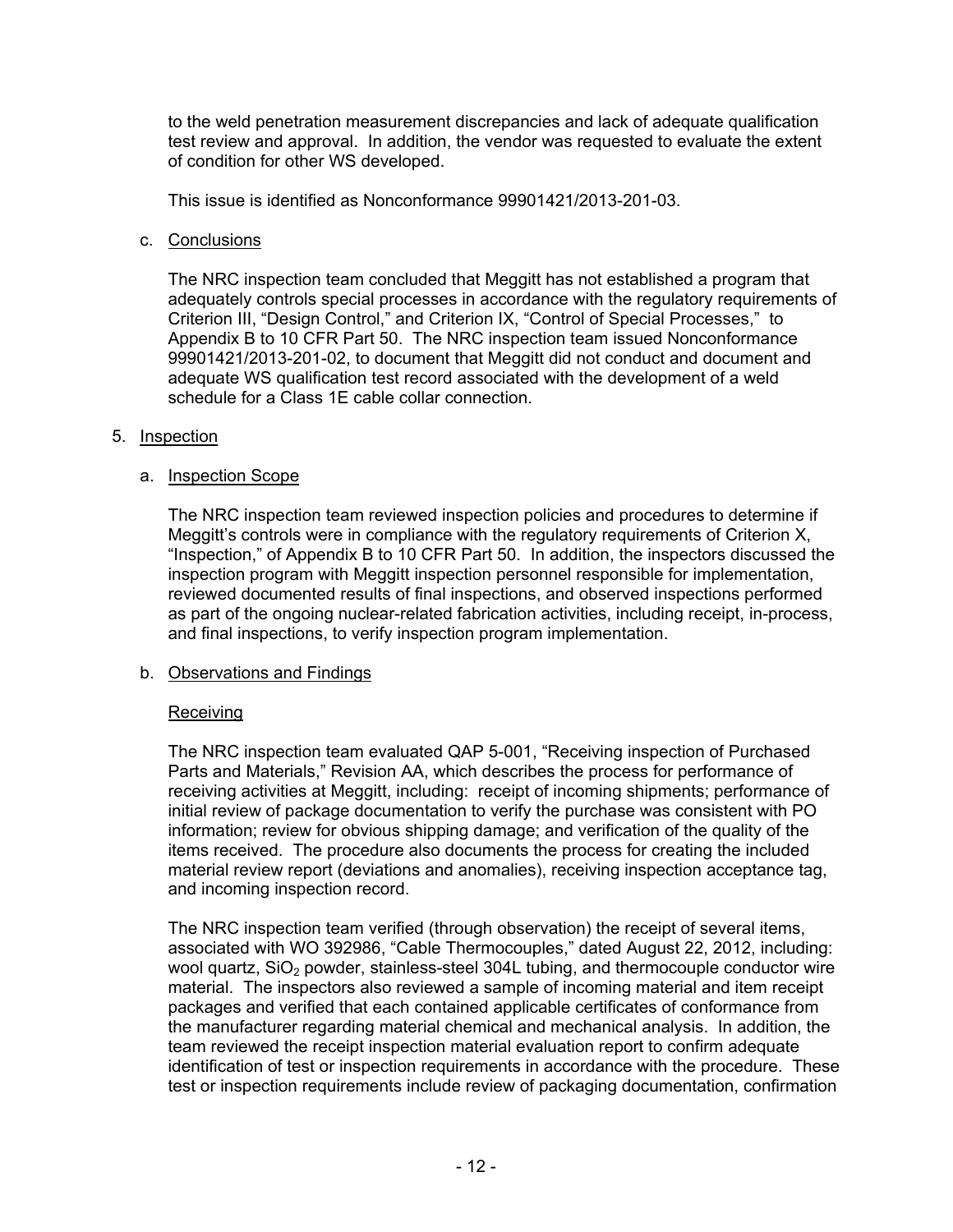of the PO information, review for any obvious damage, verification of the quantity received, and generation of the inspection record.

### In-Process and Final Inspection

The NRC inspection team evaluated QAP 8-001, "In-process Inspection," Revision J, which describes the various inspection activities that Meggitt personnel performed in support of the commercial nuclear product fabrication. The inspectors confirmed that the procedure included pertinent information that clearly identified and controlled the production activities at the inspection workstations, including: inspection requirements and acceptance criteria hold points, planning, sampling, in-process inspection, final inspections, rework inspection requirements, and recording.

The NRC inspection team witnessed welding of conductor leads on a Head Lift Rig ICI Cable Assembly (Item number 16-27-00630-57) performed in accordance with Router 398621, and observed welding of cable leads, reviewed the WS weld parameters, and verified setup of welding equipment and cable assembly according to weld instruction MP 358, "Splice and Connector Termination for Multi Lead Cable Assemblies," Revision H, and design drawing 16-22-00021, "HESS & Containment MI Cable for HJTC 5 Wire."

The NRC inspectors observed the vendor's QA inspector evaluating completed spot welds in accordance with Inspection Instruction II-41, "Spot Welding – Instrumentation," Revision D, and verified that the vendor's QA inspector used appropriate inspection equipment, verified the welds in a way consistent with II-41, and affixed a QA inspection stamp to the router as required.

The NRC inspectors observed final inspection activities associated with the ICI cable assembly and confirmed that the Meggitt inspector's qualifications, including visual acuity test results, were on file and up-to-date. The Meggitt inspector performed visual inspections to ensure that the item was free of noticeable surface imperfections, verified positive item identification markings, and checked dimensions for cable coils (length, diameter, and coil number) in accordance with reference design drawing 16-22-00021. The Meggitt inspector also reviewed the completed work router (to verify all relevant steps were completed and signed off by required quality control inspectors or the mechanical fabricators) and the completed final test data report.

# c. Conclusions

The NRC inspection team determined that Meggitt has established a program that adequately controls inspection activities in accordance with the regulatory requirements of Criterion X, "Inspection," of Appendix B to 10 CFR Part 50. Based on the limited sample of inspection activities observed and documents reviewed, the inspectors determined that Meggitt is effectively implementing its inspection program. The NRC inspection team identified no findings of significance.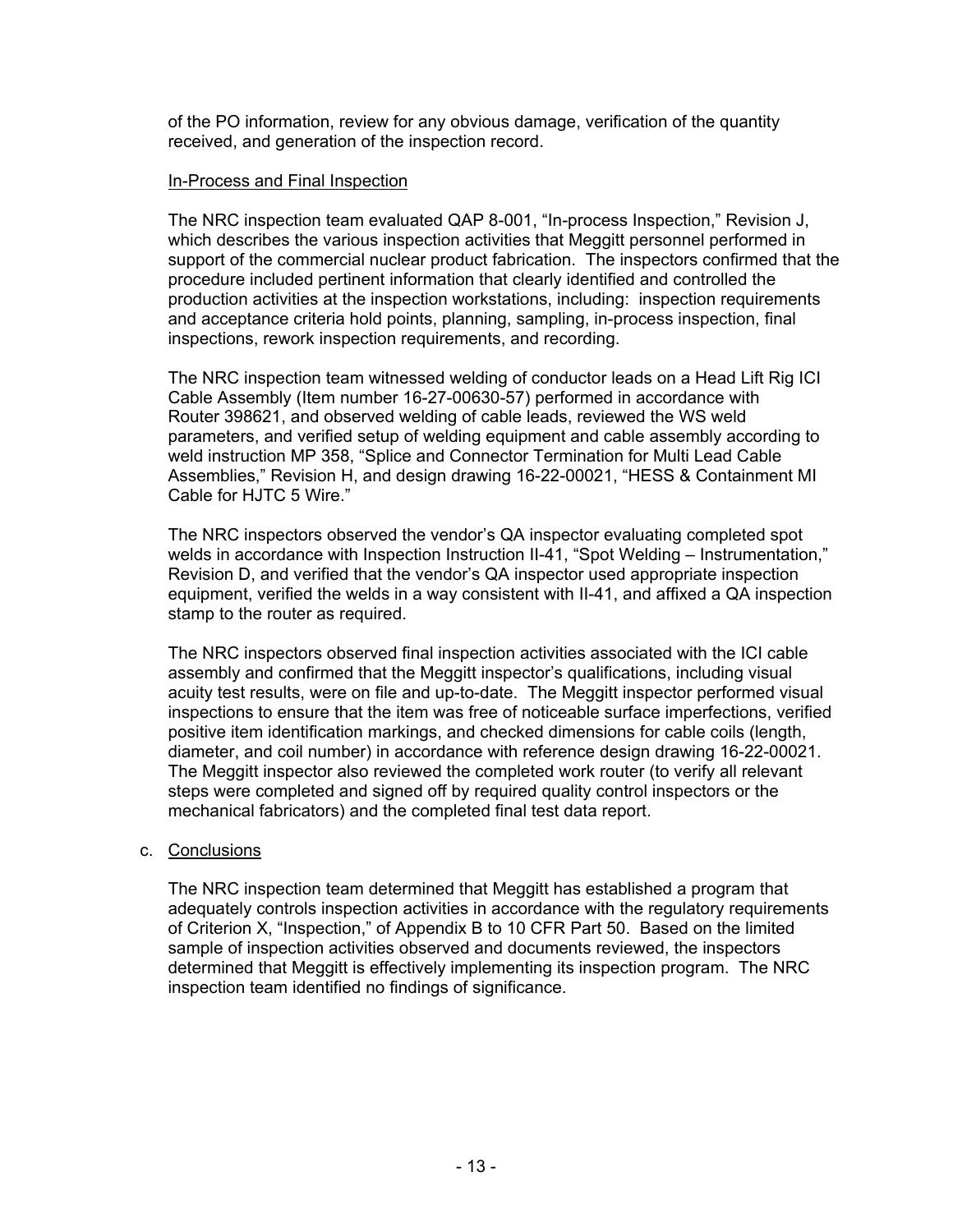# 6. Test Control

## a. Inspection Scope

The NRC inspection team reviewed test procedures, a sample of test records, and observed in-process test activities with an emphasis on the Class 1E cables to determine if Meggitt test controls were in compliance with the regulatory requirements of Criterion XI, "Test Control," of Appendix B to 10 CFR Part 50.

## b. Observations and Findings

The NRC inspection team reviewed PO 4500441166 dated July 9, 2012, from Westinghouse Electric to Meggitt for a safety-relatedthermocouple cable. The PO invoked the quality-assurance requirements contained in Appendix B to 10 CFR Part 50 and 10 CFR Part 21. The PO also listed as a technical requirement Westinghouse Drawing # E-WEST-849-503, Revision 7, item #4, and Westinghouse Design Specification #00000-FEA-6102, Revision 8. The PO also required Meggitt to submit to Westinghouse for approval a test procedure that covers various tests, as specified by Westinghouse.

The NRC inspection team evaluated Test Program #5638, "Cable & Connector Assemblies for Westinghouse Electric Co., LLC," dated March 3, 1995, Revision L, including electrical (insulation resistance at ambient temperature and at 385 +15/-0 degrees Fahrenheit, continuity, and capacitance) and leak-rate testing. The NRC inspectors confirmed that Meggitt personnel were using the appropriate standard test procedures, which describe the various testing activities that Meggitt personnel performed in support of the commercial nuclear product fabrication. The inspectors confirmed that the procedure clearly identifies and controls testing associated with safety-related Class 1E cable production.

The inspectors observed testing and interviewed Meggitt test personnel during functional tests associated with PO 4500451263, "Multi-lead MI cable with Litton/G&H Connector – MSSI part no. 16-22-00021-1." The NRC inspectors confirmed that the Meggitt test personnel understood the nature of each test and could explain the expected outcomes and actions to take if results were not consistent with those outcomes.

The NRC inspectors also confirmed that the vendor's test personnel established all testing prerequisites, including verification that the temperature of the oven was controlled, monitored, and recorded.

#### c. Conclusions

The NRC inspection team determined that Meggitt has established a program that adequately controls testing in accordance with the regulatory requirements of Criterion XI of Appendix B to 10 CFR Part 50. Based on the limited sample of test activities observed and documents reviewed, the inspectors determined that Meggitt is effectively implementing its test control program. The NRC inspection team identified no findings of significance.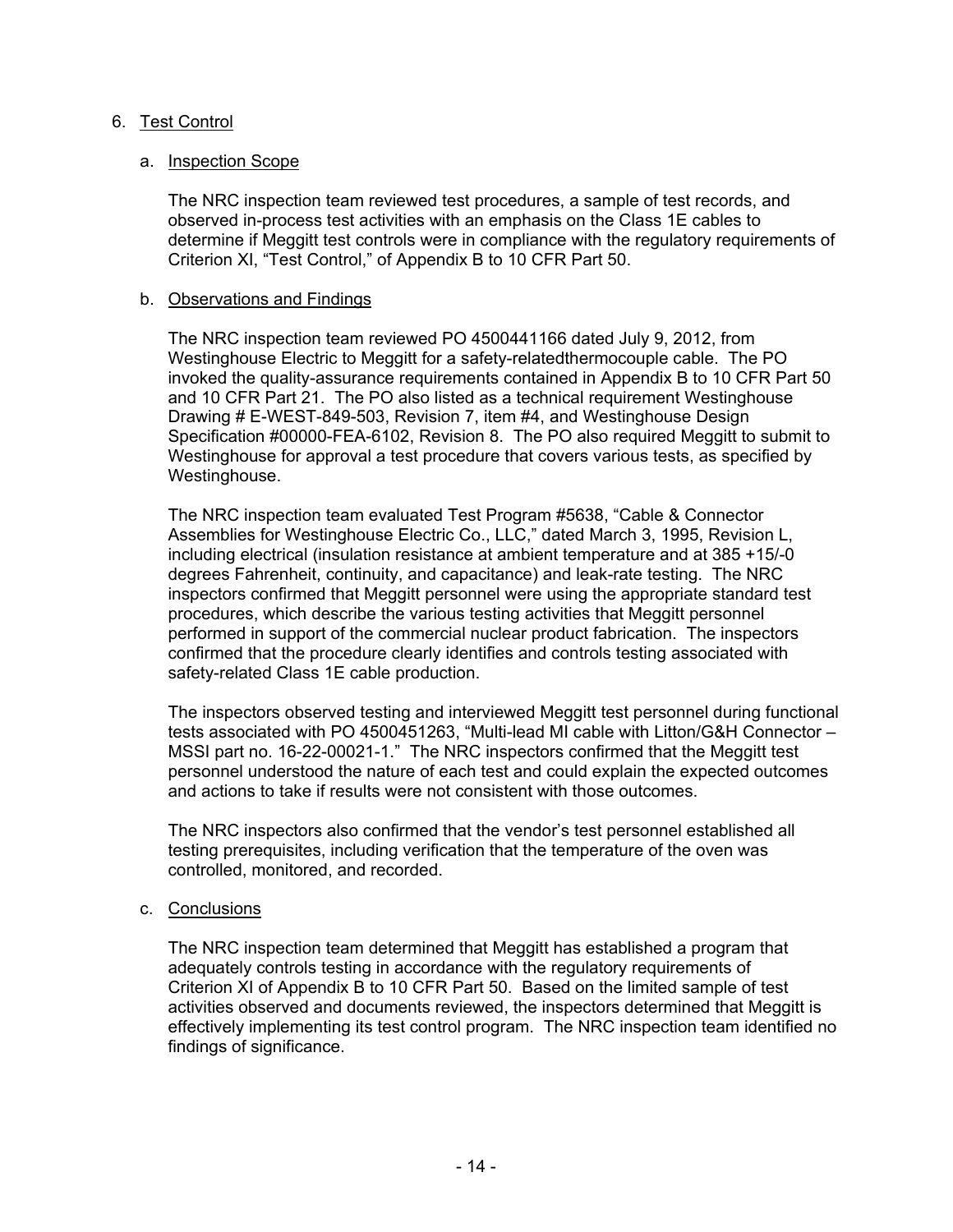# 7. Nonconformance and Corrective Action

### a. Inspection Scope

The NRC inspection team reviewed nonconformance and corrective action programs, related procedures, a sample of material removal tickets (MRT) and CARs, and interviewed related QA personnel to determine whether Meggitt is in conformance with the regulatory requirements of Criterion XV, "Nonconforming Materials, Parts, or Components," and Criterion XVI, "Corrective Action," of Appendix B to 10 CFR Part 50.

The NRC inspection team also reviewed Meggitt's process to control nonconformances and corrective actions to ensure a connection to the reporting procedures of 10 CFR Part 21, "Reporting of Defects and Noncompliance."

#### b. Observations and Findings

The NRC inspection team verified that Meggitt's procedures for nonconformance control include identification, segregation, documentation, disposition processes, and that they are connected to Meggitt's corrective action program. The inspectors selected a sample of MRTs and CARs available and verified that the appropriate disposition and actions were taken to resolve the issues.

### c. Conclusions

The NRC inspection team determined that Meggitt has established a program that adequately controls nonconforming items and corrective actions in accordance with the regulatory requirements of Criterion XV and Criterion XVI of Appendix B to 10 CFR Part 50. Based on the limited sample of documents reviewed, the inspectors determined that Meggitt is effectively implementing its nonconformance and corrective actions programs. The NRC inspection team identified no findings of significance.

#### 8. Measuring and Test Equipment

# a. Inspection Scope

The NRC inspection team reviewed measuring and test equipment (M&TE) policies and procedures to determine if Meggitt's controls were in compliance with the regulatory requirements of Criterion XII, "Control of Measuring and Test Equipment," of Appendix B to 10 CFR Part 50. In addition, the inspectors verified the implementation of M&TE control through direct observation of inspection activities of Meggitt personnel and review of certificates of calibration for a sample of M&TE.

#### b. Observations and Findings

The NRC inspection team evaluated a sample of M&TE and related documentation, including performance of testing related to PO 4500451263, "Multi-lead MI cable with Litton/G&H Connector – MSSI part no. 16-22-00021-1," and confirmed that the vendor used calibrated equipment for testing in accordance with Meggitt's "Acceptance Test Data Sheet MSSI part number 16-22-00021-1 PO 4500451263." The inspectors confirmed that the instruments were calibrated and appropriate for the range of operation for each inspection activity.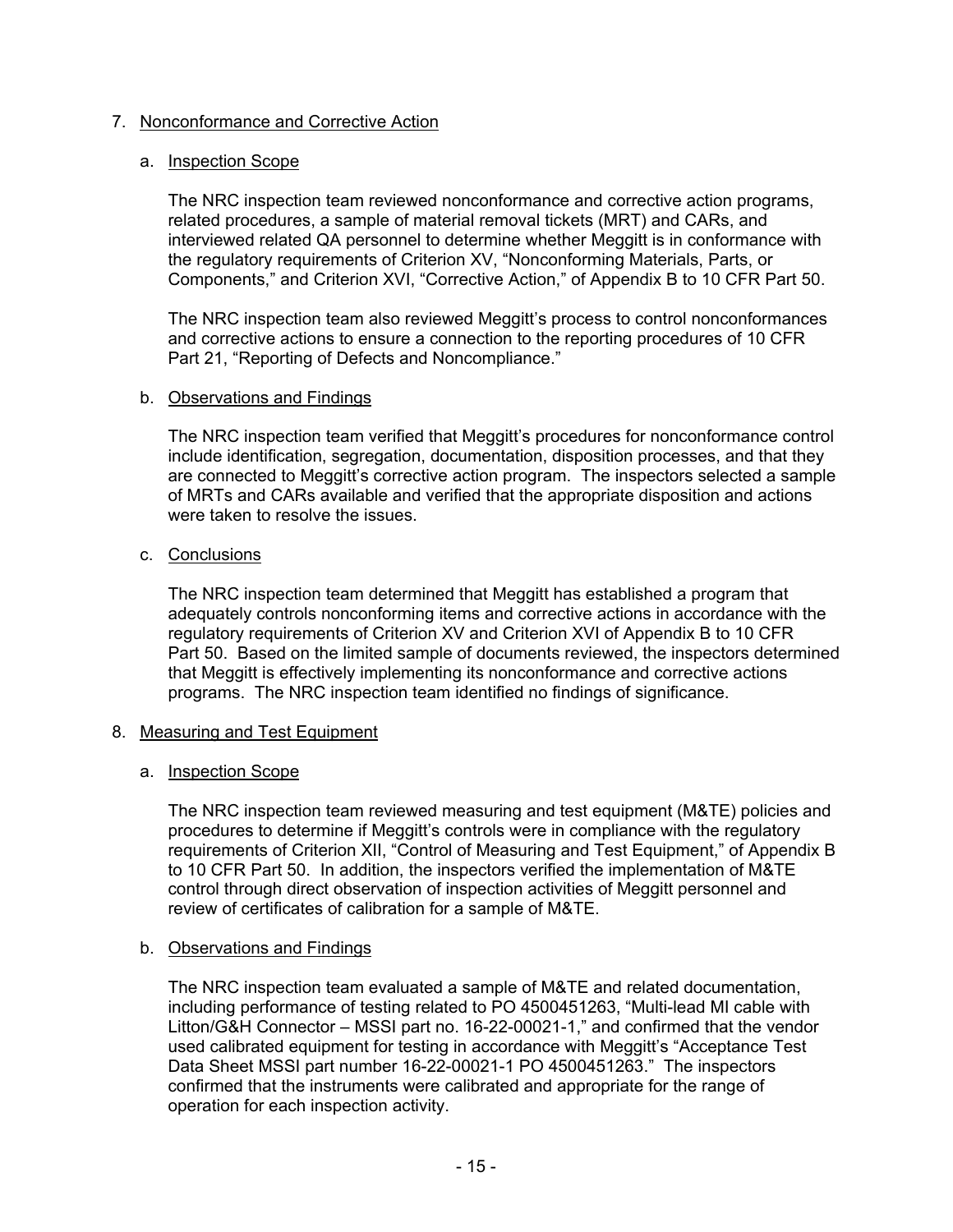The inspectors evaluated Meggitt's calibration frequency for common items and discussed the basis for the calibration frequency with Meggitt personnel. The inspectors confirmed that the calibration frequency was based on standards recommended by the original equipment manufacturer, operational experience, and frequency of use.

Additionally, Meggitt's supplier calibration services oversight process was evaluated. Specifically, the inspectors reviewed calibration laboratory accreditation documentation and confirmed that the accreditation covered the ranges of parametric values for which these devices were used during testing. The inspectors confirmed traceability to National Institute of Standards and Technology calibration standards and that all test and inspection equipment used for the observed inspection and test activities were controlled, documented, and current for calibration requirements.

### c. Conclusions

The NRC inspection team determined that Meggitt has established a program that adequately controls calibration and use of M&TE in accordance with the regulatory requirements of Criterion XII, "Control of Measuring and Test Equipment," of Appendix B to 10 CFR Part 50. Based on the limited sample of calibration and measurement activities observed and documents reviewed, the inspectors determined that Meggitt is effectively implementing its M&TE program. The NRC inspection team identified no findings of significance.

### 9. Entrance and Exit Meetings

On March 18, 2013, the inspectors presented the inspection scope during an entrance meeting with Mr. Gene Griffis, QA Manager, and other Meggitt personnel. On March 21, 2013, the inspectors presented the inspection results during an exit meeting with Mr. Gene Griffis, QA Manager, and other Meggitt personnel.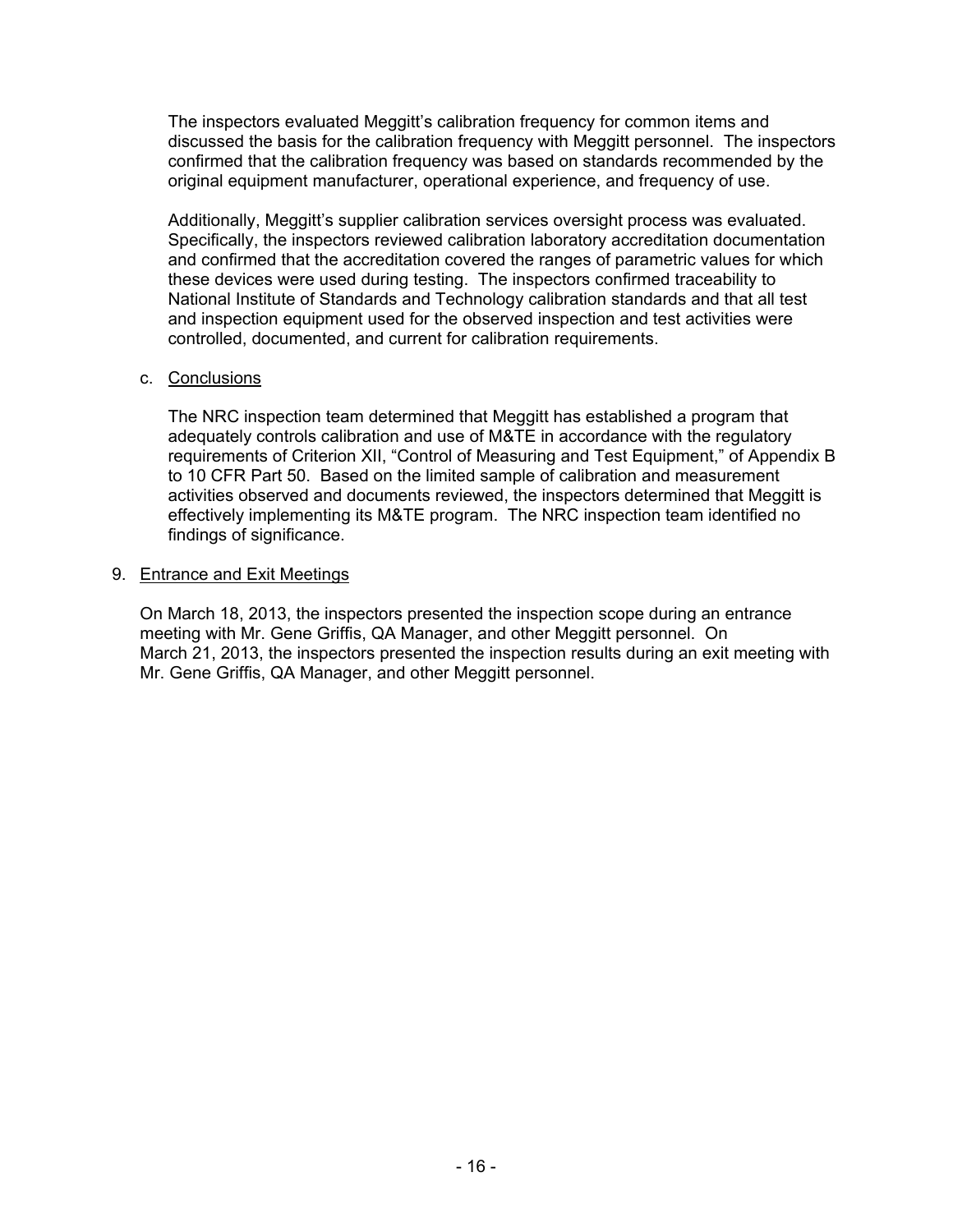| $\blacksquare$ . Little voites ille and into viale introlled. |                      |                    |                  |      |
|---------------------------------------------------------------|----------------------|--------------------|------------------|------|
| <b>Name</b>                                                   | <b>Position</b>      | <b>Affiliation</b> | <b>IEntrance</b> | Exit |
| A. Beltran                                                    | Mechanical Assembler | Meggitt            |                  |      |

# **1. PERSONS CONTACTED AND NRC STAFF INVOLVED:**

| שווואו               | <u>FUSILIUII</u>                  | AIIIIauvii | спиансе      | ᄃᆺᄔ |
|----------------------|-----------------------------------|------------|--------------|-----|
| A. Beltran           | <b>Mechanical Assembler</b>       | Meggitt    |              |     |
| M. Alesna            | QA Inspector Senior               | Meggitt    |              |     |
| J. Lopez Jr.         | <b>QA Supervisor</b>              | Meggitt    |              |     |
| T. Reagan            | Mechanical Inspector IV           | Meggitt    |              |     |
| G. Griffis           | QA Manager                        | Meggitt    | X            | X   |
| C. Barnes            | <b>Quality Engineer</b>           | Meggitt    | X            | X   |
| <b>B.</b> Battin     | <b>Test Tech Specialist</b>       | Meggitt    |              |     |
| L. Torres            | Production                        | Meggitt    | X            | X   |
| A. Neminov           | Project Engineer                  | Meggitt    |              | X   |
| A. Luterstein        | Director of Engineering           | Meggitt    | X            | X   |
| M. Shaffarian        | <b>Director of Operations</b>     | Meggitt    |              | Χ   |
| R. Sanchez           | <b>Factory Manager</b>            | Meggitt    |              | X   |
| S. Welch             | <b>Contracts Administration</b>   | Meggitt    | $\mathsf{X}$ |     |
| I. Hamzeh            | Engineering                       | Meggitt    | X            |     |
| J. Fuller            | <b>Nuclear Production Manager</b> | Meggitt    | X            |     |
| D. Cox               | <b>Contracts Manager</b>          | Meggitt    | X            |     |
| J. Low               | <b>Engineering Manager</b>        | Meggitt    | X            |     |
| <b>Greg Galletti</b> | NRC Inspector                     | <b>NRC</b> | X            | X   |
| Jeffrey Jacobson     | <b>NRC</b> Inspector              | <b>NRC</b> | X.           | X   |
| Eugene Huang         | NRC Inspector                     | <b>NRC</b> | X            | X   |

# **2. INSPECTION PROCEDURES USED:**

IP 36100,"Inspection of 10 CFR Part 21 and Programs for Reporting Defects and Noncompliance"

IP 43002, "Routine Inspections of Nuclear Vendors"

IP 43004, "Inspection of Commercial-Grade Dedication Programs"

# **3. ITEMS OPENED, CLOSED, AND DISCUSSED:**

| Item Number          | <b>Status</b> | <u>Type</u> | Description              |
|----------------------|---------------|-------------|--------------------------|
| 99901421/2013-201-01 | Opened        | <b>NOV</b>  | 10 CFR Part 21           |
| 99901421/2013-201-02 | Opened        | <b>NON</b>  | App. B, Criteria III & V |
| 99901421/2013-201-03 | Opened        | <b>NON</b>  | App. B, Criteria V & IX  |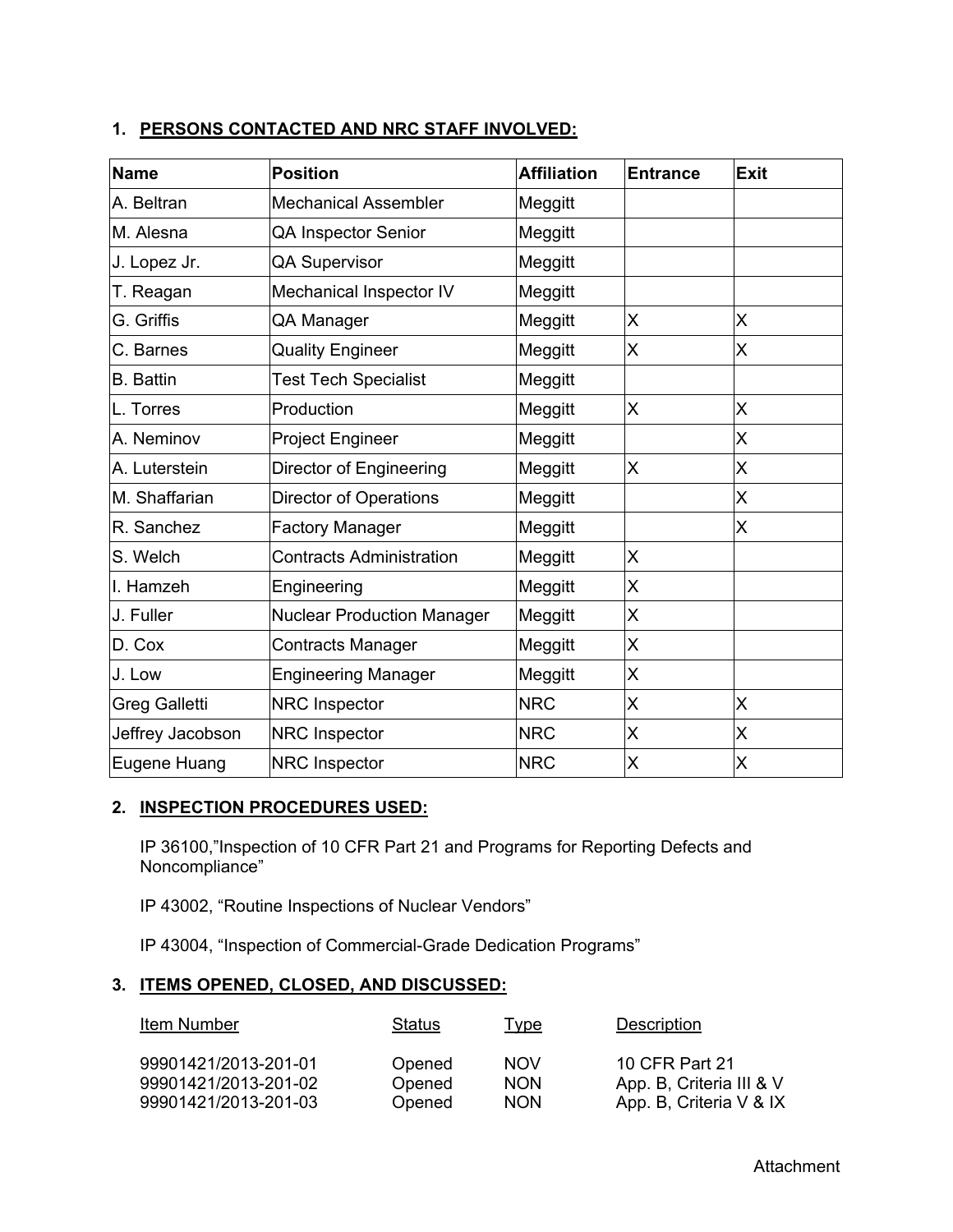# **4. DOCUMENTS REVIEWED**

## Design Specifications

Westinghouse 00000-FEA-6102, "Design and Fabrication Specification for Mineral Insulated Cable Assemblies without Integral Reference Junctions," Revision 08

### Drawings

Drawing 16-22-00021, "HESS & Containment MI Cable for HJTC 5 Wire" Drawing 16-27-00630, "MI Cable Head Lift Rig ICI," Revision C Drawing 114D164, "Detection Chamber Assembly H2/O2 (Safety)," Revision C Drawing 101D012, "Sensor Hydrogen Assembly," Revision C Drawing 101B009, "Current Collector Assembly Containment Hydrogen Sensor," Revision E Westinghouse drawing E-1470-65-102, "ICI Mineral Insulated HJTC Cable Assembly," Revision 4 Westinghouse drawing E-1370-165-510, "Head Lift Rig ICI Flexible MI Cable Assembly," Revision 0, 1-2 Westinghouse drawing E-1370-165-510, "Head Lift Rig ICI Flexible MI Cable Assembly," Revision 0, 2-2

### Nonconformance and Corrective Action Reports

Material removal ticket (MRT) #42322, dated March 11, 2013 MRT #64002, dated February 1, 2013 MRT #42202, dated July 25, 2012 MRT #40743, dated June 27, 2012 MRT #39353, dated September 9, 2010 MRT #38135, dated August 5, 2010 MRT #39262, dated September 13, 2011 MRT #39286, dated October 5, 2011 MRT #41133, dated March 14, 2013

Corrective action report (CAR) 13-007, dated February 14, 2013 CAR 12-003, dated February 9, 2012 CAR 12-004, dated February 9, 2012 CAR 12-048, dated December 11, 2012 CAR 12-050, dated December 14, 2012 CAR 10-024, dated September 28, 2010

#### **Procedures**

MP-358, "Splice and Connector Termination for Multi Lead Cable Assemblies," Revision H MP--900916, "Silica Powder," Revision B

MP-378, "Weld Procedure Development, Approval and Control," Revision D Standard Operating Requirements 101, Revision 5, dated January 20, 2009 Standard Test Procedure STP-2189, "Standard Helium Leak for Cable/Connector Assemblies," Revision F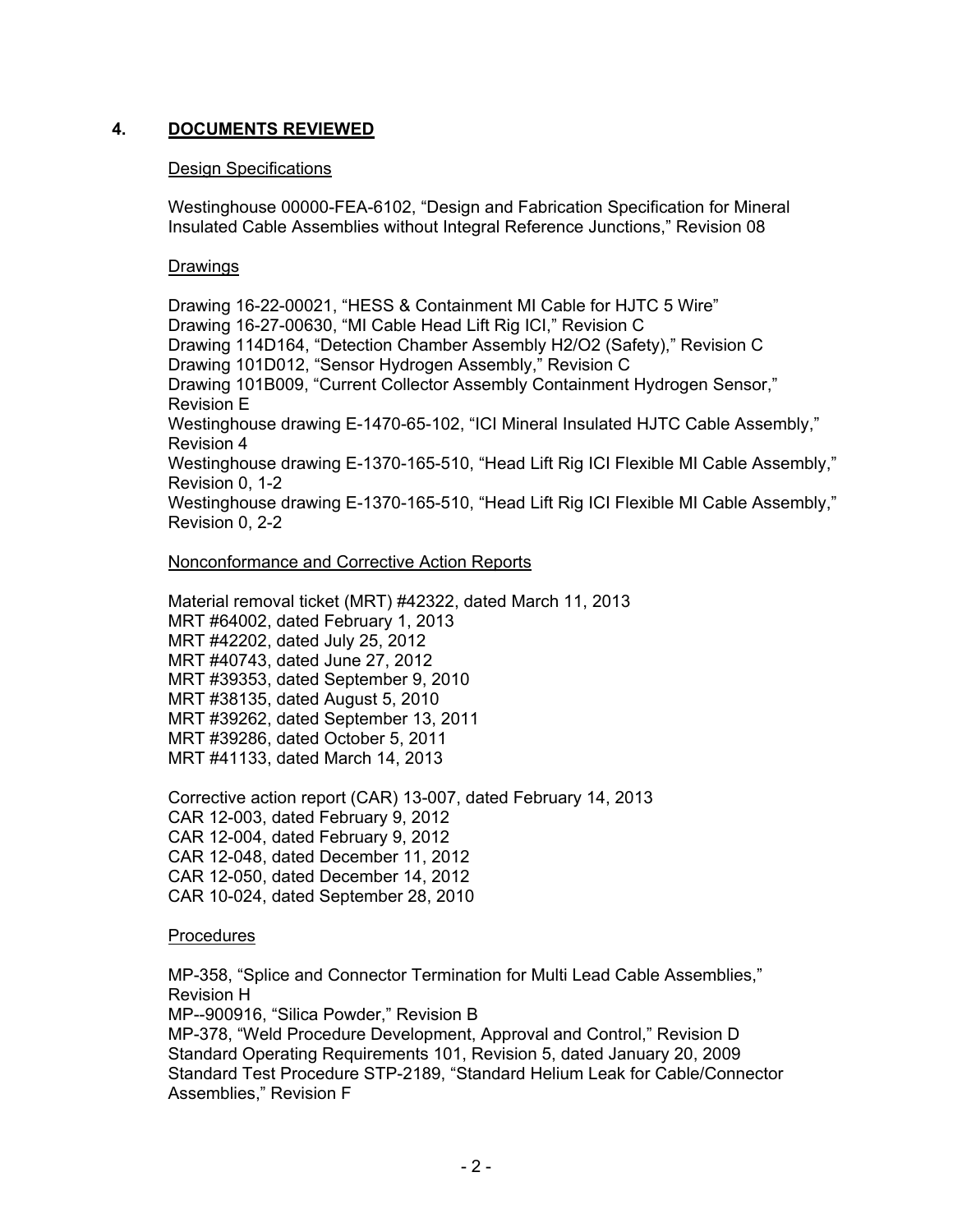Standard Test Procedure STP-2190, "Standard Insulation Resistance Procedure for Cable/Connector Assemblies," Revision F

Standard Test Procedure STP-2191, "Standard Helium Leak For Cable/Connector Assemblies," Revision F

Standard Test Procedure STP-2207, "Standard Continuity and Isolations," Revision F Standard Test Procedure STP-4745, "Standard Capacitance test procedure for Cable/Connector Assemblies," Revision F

#### Purchase Orders

PO #60221 from JPS Composite Materials Corporation to Meggitt, January 24, 2011 PO #60560 from Dorsett & Jackson, Inc., to Meggitt, dated August 24, 2011 PO #22980 from NSL Central Testing, LLC, to Meggitt, dated January 25, 2013 PO #1012067430 to AREVA NP, Inc., dated September 11, 2012 PO #5050341176 to GE Reuter-Stokes 1, dated May 18, 2012 PO #4500682048 to PSEG, dated February 16, 2012

### Quality Assurance Program Documents

QAP 6-001, "Nonconforming material forms," Revision Y QAP 4-004, "Supplier Corrective Action Request," Revision H QAP 6-009, "10CFR21 Reporting Procedure," Revision G QAP 6-008, "Corrective Action Procedure – General," Revision O QAP 4-001, "Procurement control," Revision T QAP 4-003, "Approved suppliers list (ASL)," Revision U QAP 4-005, "Supplier evaluation," Revision G QAP 6-004, "Material Review Board (MRB)," Revision S QAP 6-006, "Nonconforming material & corrective action," Revision M QAP 6-011, "Stop work procedure," Revision B QAP 6-013, "Customer corrective action requests," Revision A

#### Supplier Surveys

Commercial-grade survey report-1012-002, NSL Analytical Services Inc., dated November 9, 2012

Survey of JPS Composite Materials Corporation dated August 19, 2008 Survey of JPS Composite Materials Corporation dated February 6, 2010

# Test Reports

Test Report #249568, "SiO2 mix 2/4/13," NSL Analytical Services, Inc. Test Report #240616, "SiO2 mix 7/9/12," NSL Analytical Services, Inc. Weld Procedure Qualification Test Record dated November 23, 2010

#### Weld Schedules

Weld Schedule 472, "Orbital Welder," Revision A, dated December 13, 2010 Weld Schedule 072, "Weld Schedule for Pulse-arch 50 Welder," dated June 29, 1989